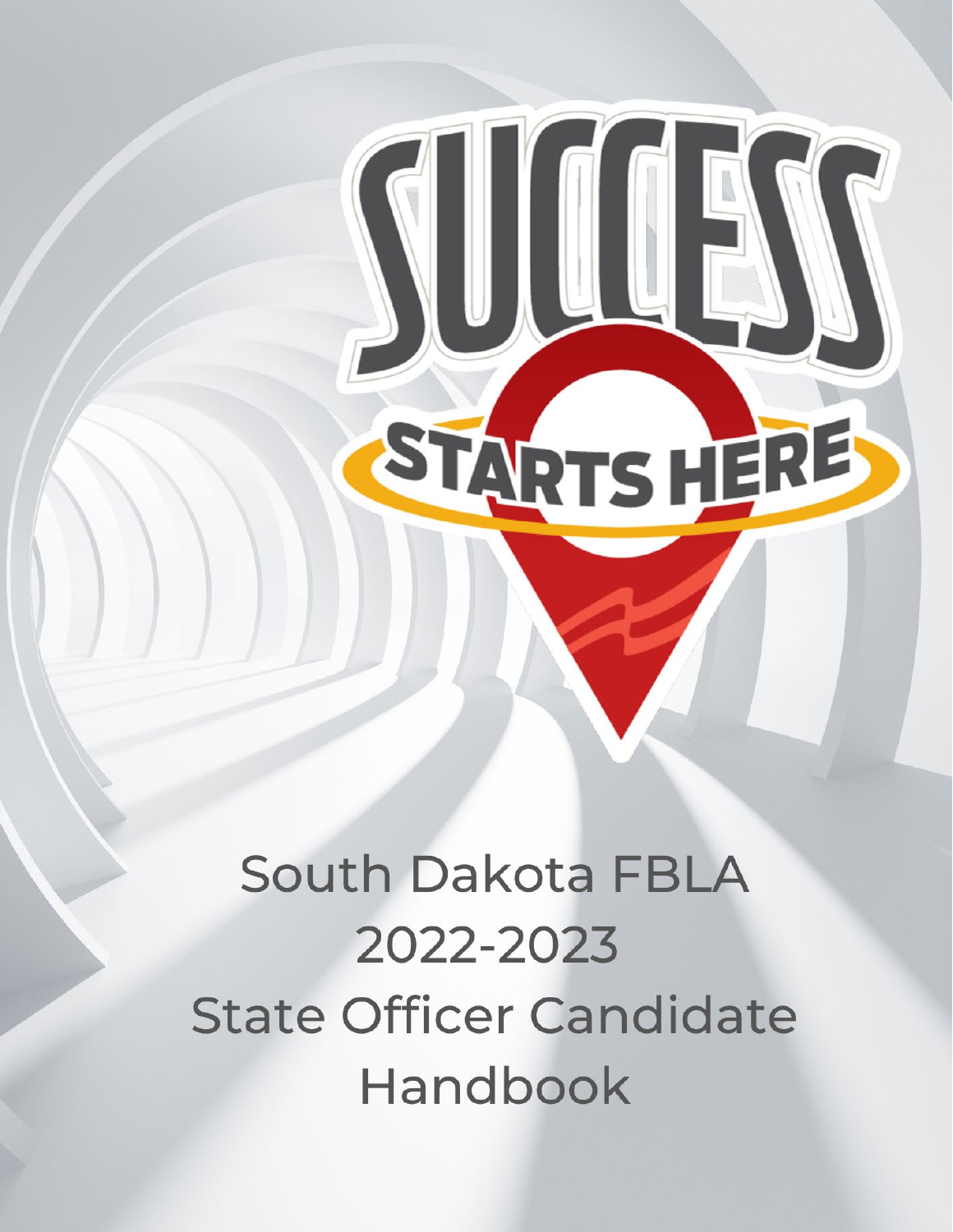

# TABLE OF CONTENTS

# Introduction

# Candidate Policy Guidelines

# Candidate Forms

| Appendix C: State Officer Candidate Chapter Advisor Recommendation  25          |  |
|---------------------------------------------------------------------------------|--|
|                                                                                 |  |
|                                                                                 |  |
| Appendix F: State Officer Candidate Code of Conduct Disciplinary Regulations 31 |  |
|                                                                                 |  |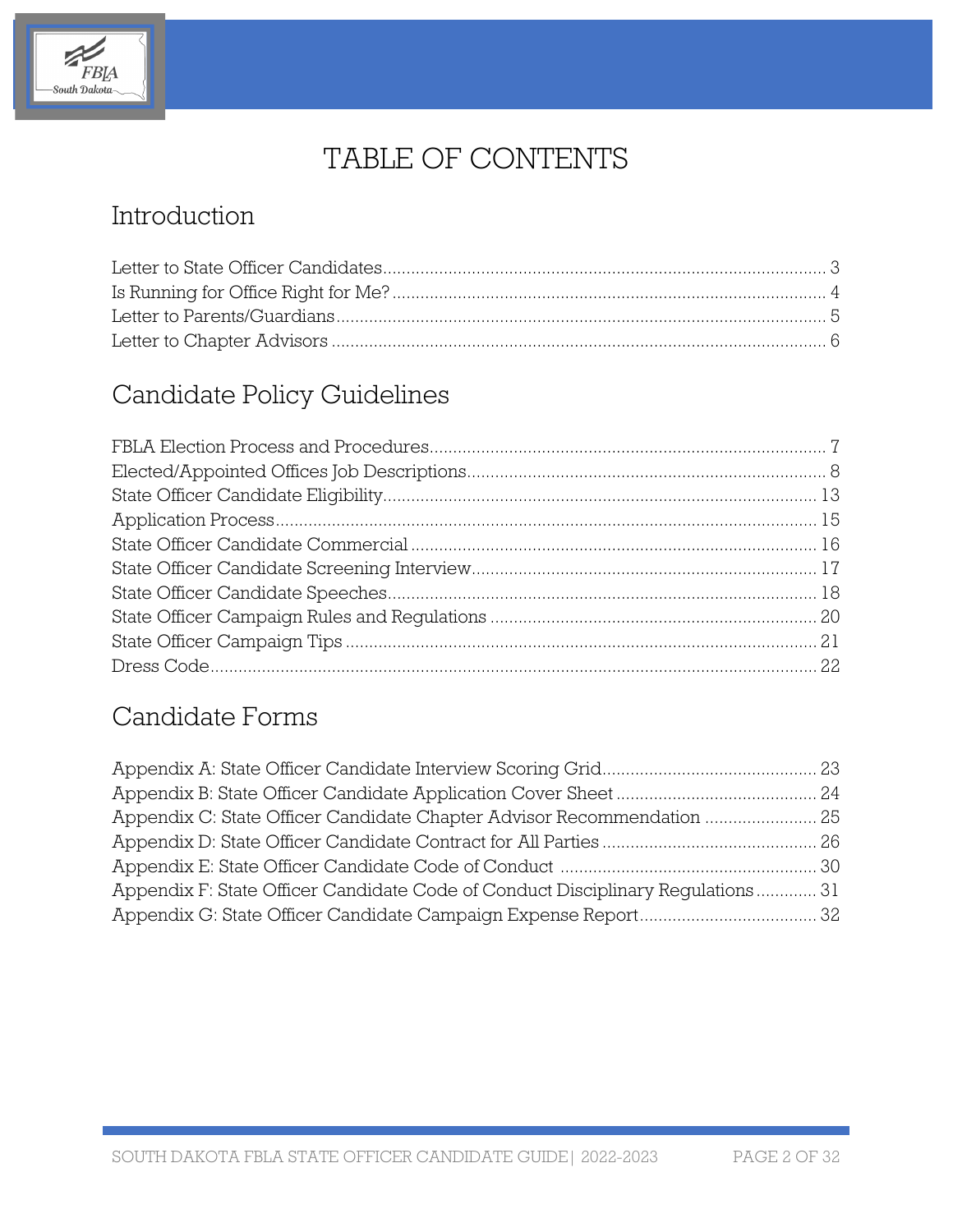

Dear Prospective State Officer Candidate:

### Congratulations!

You have taken the first step toward running for a South Dakota FBLA State Office. Serving as a state officer is an honor and requires a substantial commitment on your part. Only the most dedicated and prepared students assume leadership roles and develop and carry forward a challenging Program of Work for South Dakota FBLA.

It takes a special individual to serve as a SD FBLA State Officer. State Officer Candidates must be organized, motivated and eager to work as a team. State Officer Candidates must have initiative and high moral and ethical standards. State Officer Candidates must make FBLA a top priority and present a positive image on behalf of our organization.

This guide provides you with essential information and the steps required to become a SD FBLA State Officer. Running for state office is challenging, exciting and takes work.

Once you have made it through the screening process, the next challenge is to get elected. You will have to persuade voting delegates at the State Leadership Conference (SLC) that you are the best candidate for your office!

Preparing, campaigning, speaking – all come together to create a learning experience you will benefit from throughout your career. The experience itself is invaluable, even if you are not elected. Every candidate is a winner!

You cannot become a State Officer alone. You need the support and encouragement of many people. As you read this guide, be sure to include those who will be supporting you. Read carefully to make sure you meet the qualifications and make sure to follow the directions listed.

I look forward to having you on the 2022-2023 State Officer team!

Best of luck!

Lina Miller

Tina Miller SD FBLA State Advisor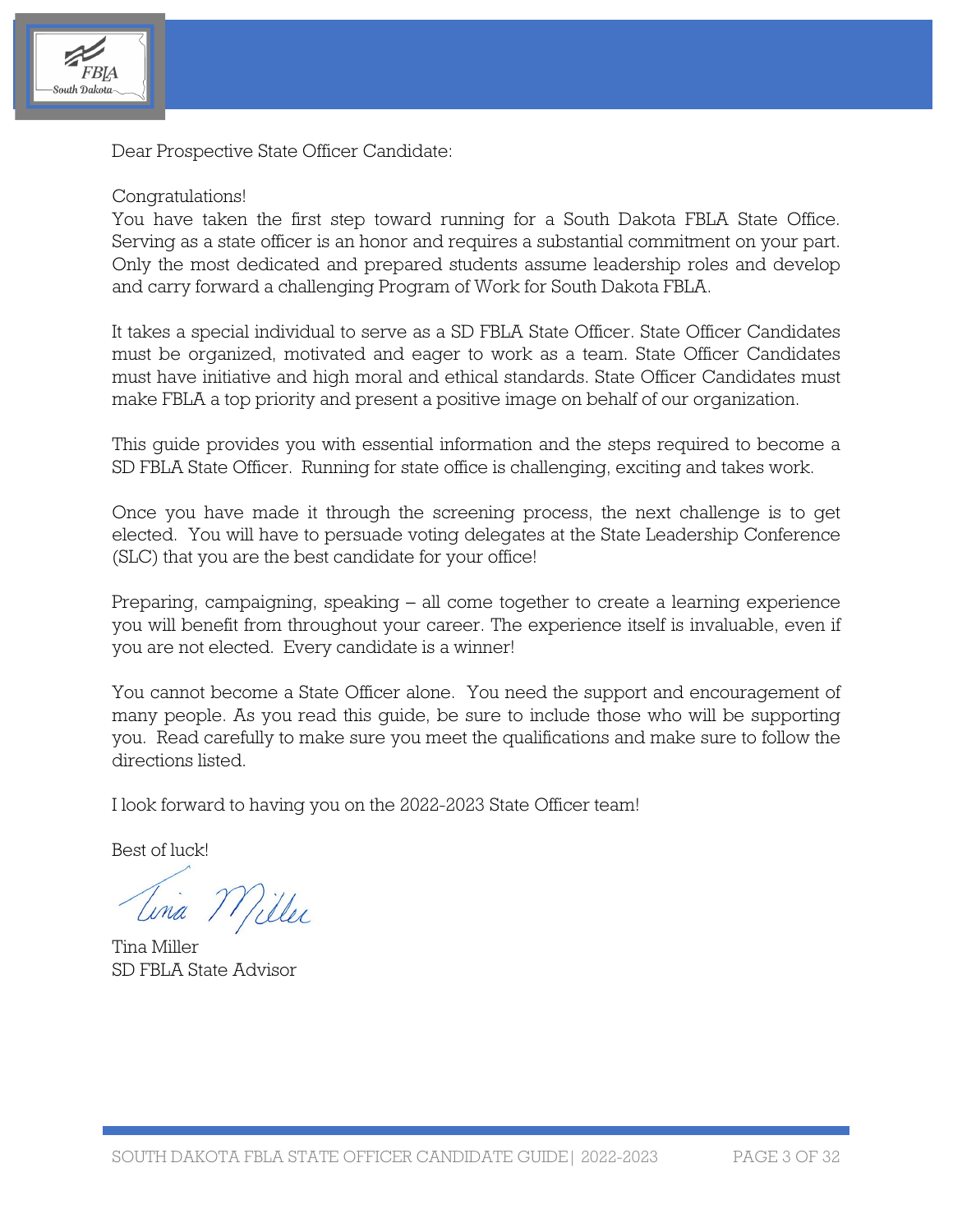

## Is Running for State Office Right for Me?

Serving as a SD FLBA State Officer is a rewarding experience. Planning and executing a state officer campaign provides you relevant career experience. Serving as a SD FBLA State Officer provides immeasurable opportunities. However, it is a substantial commitment and therefore, the decision to run for state office should be taken seriously.

A State Officer will spend on average, one to two hours a week working on projects and responsibilities. Prior to state officer meetings, conferences and FBLA events, the amount of time required tends to increase as officers finalize preparations. Academics must remain the number one priority, but you need to find a way to balance them with your responsibilities as a SD FBLA State Officer.

State Officers are required to attend conferences, officer meetings and FBLA events throughout the year. You are not allowed to leave early, arrive late, or miss any parts of these events (except in the case of an extreme emergency). This may mean you have to miss playoff games, dances, and other organization trips because they conflict with state officer responsibilities. The expectation is that your state officer responsibilities and commitments take priority, after your academics.

Before you commit to running for a state office, it is vital that you take an honest, personal inventory. Evaluate whether you have the time, resources, support, skills, attitude, and commitment to run a campaign and fulfill your duties as a SD FBLA State Officer.

Please carefully review the documents and information in this guide to ensure you fully understand what is expected and required of you as a State Officer if you are elected. SD FBLA members elected to a state office in another Career and Technical Student Organization (CTSO) (i.e. BPA, DECA, FCCLA, FFA, HOSA, SkillsUSA, or TSA) may not serve as a SD FBLA State Officer. In other words, if you are elected to a state office in FBLA, you may not hold another state office in another CTSO.

If you are willing to make this commitment and you decide to run for office, rest assured that holding state office will be a memorable life experience and one of the most effective career preparations experiences you can have while in high school.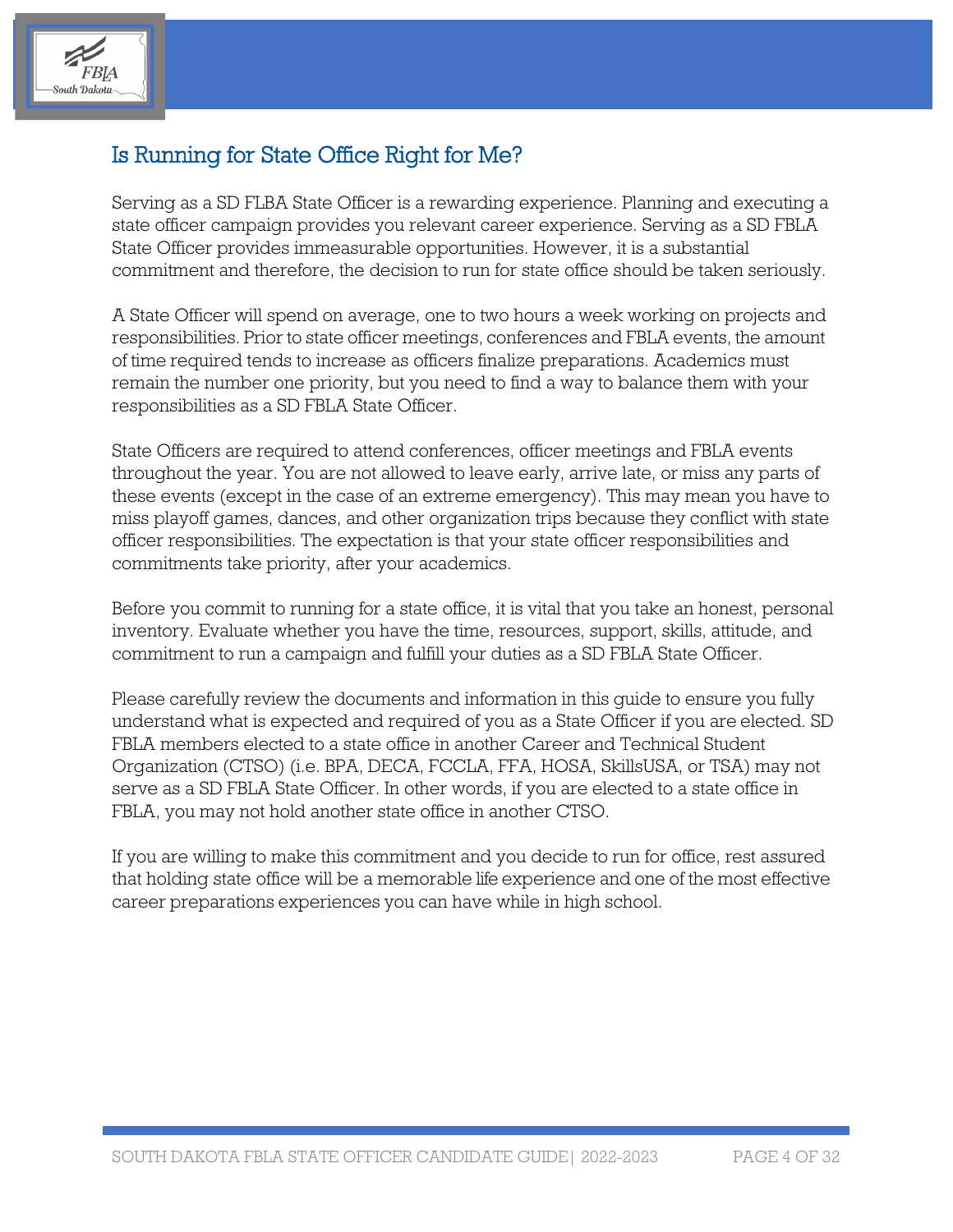

Dear Parent(s)/Guardian(s) of State Officer Candidates:

Thank you for your continued support of your state officer candidate during the election process. Choosing to run for a state office indicates that they are a charismatic individual with the potential to achieve anything they set their mind to.

Your state officer candidate has undoubtedly been involved in other leadership roles. It is a great honor to represent the 500 plus Future Business Leaders of America student members in South Dakota. However, with the office comes a lot of responsibility and an immense commitment. To support them, it is important you know what is expected should they be elected. Please read this guide as it covers mandatory events and activities, a list of duties and expenses for their office, and disciplinary procedures up to and including removal from office.

SD FLBA State Officers are role models. With a few exceptions, they plan and conduct all SD FBLA events and activities under mine and their chapter advisor's guidance. Your support is essential and necessary in their journey as a SD FBLA State Officer.

Serving as a SD FLBA State Officer is a worthwhile learning experience. They will hone their skills in public speaking, time management, conflict resolution, event planning, teamwork and much more. They will grow professionally, build life-long friendships, and develop career contacts.

Your student desires to serve the South Dakota FBLA organization. Their advisor finds them a worthy candidate. However, life happens. Students are not always that communicative about their commitments or forget to advise you of their schedule. Please know that I, like their chapter advisor, understand that. We must work together to make this a positive experience for everyone. Please feel free to reach out to their chapter advisor or myself if you have any questions or concerns, not only during this process, but at any time. If you have questions, please feel free to email me at [tina.k.miller@usd.edu.](mailto:tina.k.miller@usd.edu)

No matter the results of the 2022-2023 State Officer elections, your encouragement and guidance are appreciated and strengthens not only your student, but their chapter and by extension South Dakota FBLA as a whole.

Sincerely,

Lina Willer

Tina Miller SD FBLA State Advisor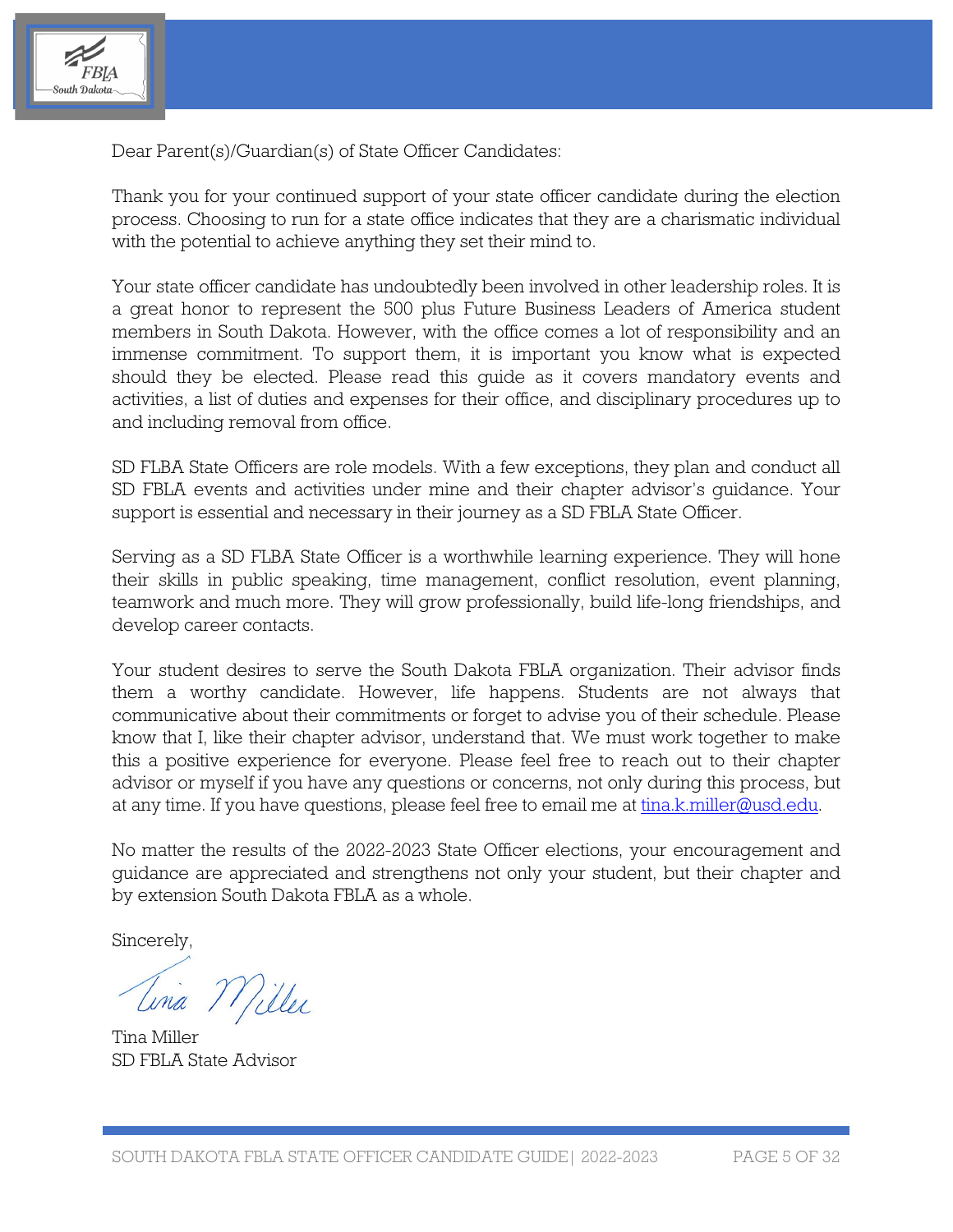

South Dakota FBLA Chapter Advisors:

The South Dakota FBLA State Officer Program provides tremendous opportunities for students to gain  $21<sup>st</sup>$  Century employability skills. These skills include critical thinking, goal setting, organizational skills, public speaking, and many more. In short, it is a unique and valuable experience that we are excited to share with your students.

You are encouraged to recruit applicants for state office from among the leaders in your FBLA chapter. Chapters may have up to three candidates for separate state offices.

Along with the considerable benefits that come with being a state officer, there are important responsibilities that state officers accept. We need your help to ensure that students who plan to run for state office are aware of these responsibilities; and, if elected, that both you and they ensure those responsibilities are met.

As an advisor with a candidate, and likely a state officer, the expectation is that you will:

- Assist your candidate with completing required aspects of the State Officer candidate application and review campaign speeches and campaign materials.
- Make a personal commitment to cooperate with the State Advisor to ensure that your state officer fulfills all their state officer responsibilities in a timely manner.
- Attend various meetings and functions with your state officer and arrange travel, including chaperoning at the National Leadership Conference unless replaced by a chaperone from your school or community.
- Serve as an ongoing mentor; arranging additional time to work with them.
- Review the State Officer Team Program of Work to ensure they are up to date on their assignments.
- Edit and review materials and communications before your state officer submits and distributes them; and
- Provide your state officer with workspace supplies, computer access, email access, and any necessary financial support.

By signing the forms included in this guide, you are making a commitment to your Candidate/State Officer and SD FBLA. Training and encouraging our state officers is a team effort and it is essential that the state officer's chapter advisor is a part of that team.

Thank you for encouraging your student to seek a State Officer position.

Sincerely,

Unia Miller

Tina Miller SD FBLA State Advisor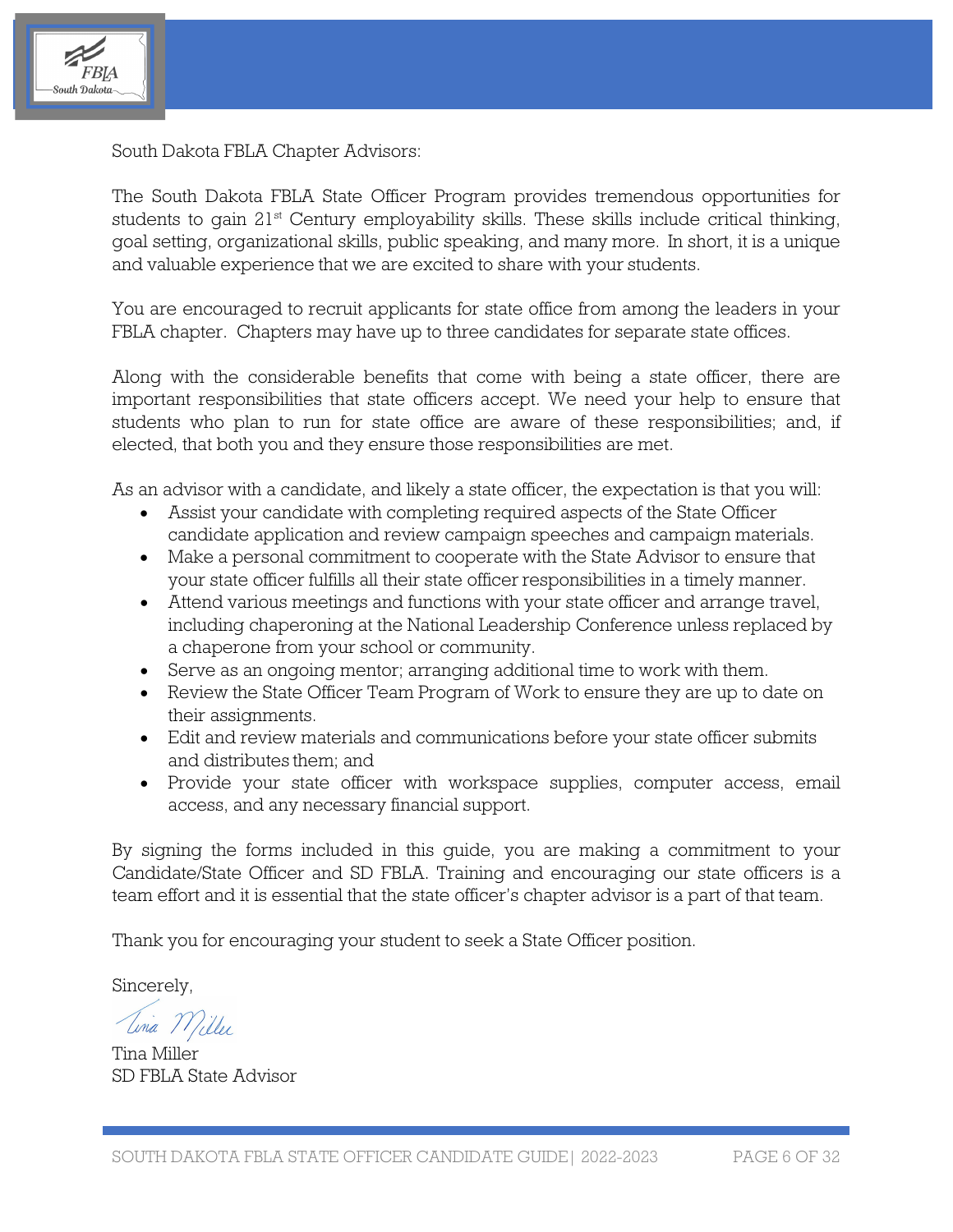

### FBLA Election Process and Procedures

State elected officers of South Dakota FBLA shall be a President, North Vice President, South Vice President, Secretary, Treasurer, Reporter, and Historian. The North Vice President represents the chapters north of forty-five degrees latitude. The South Vice President represents chapters south of forty-five degrees latitude.

The office of Parliamentarian shall be appointed by the President. The President shall appoint the member who received the highest score on the Parliamentary Procedure test. If the office is declined, the above procedure will be continued until someone accepts the position. The Parliamentarian must meet the same qualifications as the elected officers.

Candidates for State Office shall be elected annually at the general session of the State Leadership Conference by chapter voting delegates. A majority vote shall be required for election. If no candidate receives a majority vote refer to Article VI. Officers and Elections, Section 4(B) of the South Dakota Future Business Leaders of America Bylaws revised 2017.

During the election, President will be elected first, followed by North Vice President, South Vice President, Secretary, Treasurer, Reporter, Historian, followed by the announcement/acceptance of the office of the Parliamentarian.

State officers shall be elected for one year or until their successors are elected or appointed. Their term of office shall begin at the close of the State Leadership Conference at which they were elected. Officers may succeed themselves in the same office for two consecutive terms if elected to a second term.

Except for President, a vacancy in any office shall be filled by the individual who received the second most votes in that office at the most recent State Leadership Conference. If there were no other candidates, then the President may appoint someone with the approval of the State Advisor and Board of Directors.

#### State Voting Delegates

Each active chapter in good standing shall be entitled to send two voting delegates from its active membership to the State Leadership Conference. These voting delegates will be designated State Voting Delegates and will vote only for state-wide officer positions, national officer candidates and other business brought before the State Annual Business Meeting. State Voting Delegates may also serve as Local Chapter Voting Delegates.

#### Local Chapter Voting Delegates

Each chapter in good standing shall be entitled to send the number of Local Chapter Voting Delegates to SLC based on these active membership numbers:

| Under 50 members:      | two Local Chapter Voting Delegates   |
|------------------------|--------------------------------------|
| 50-100 members:        | three Local Chapter Voting Delegates |
| $100 + \text{members}$ | four Local Chapter Voting Delegates  |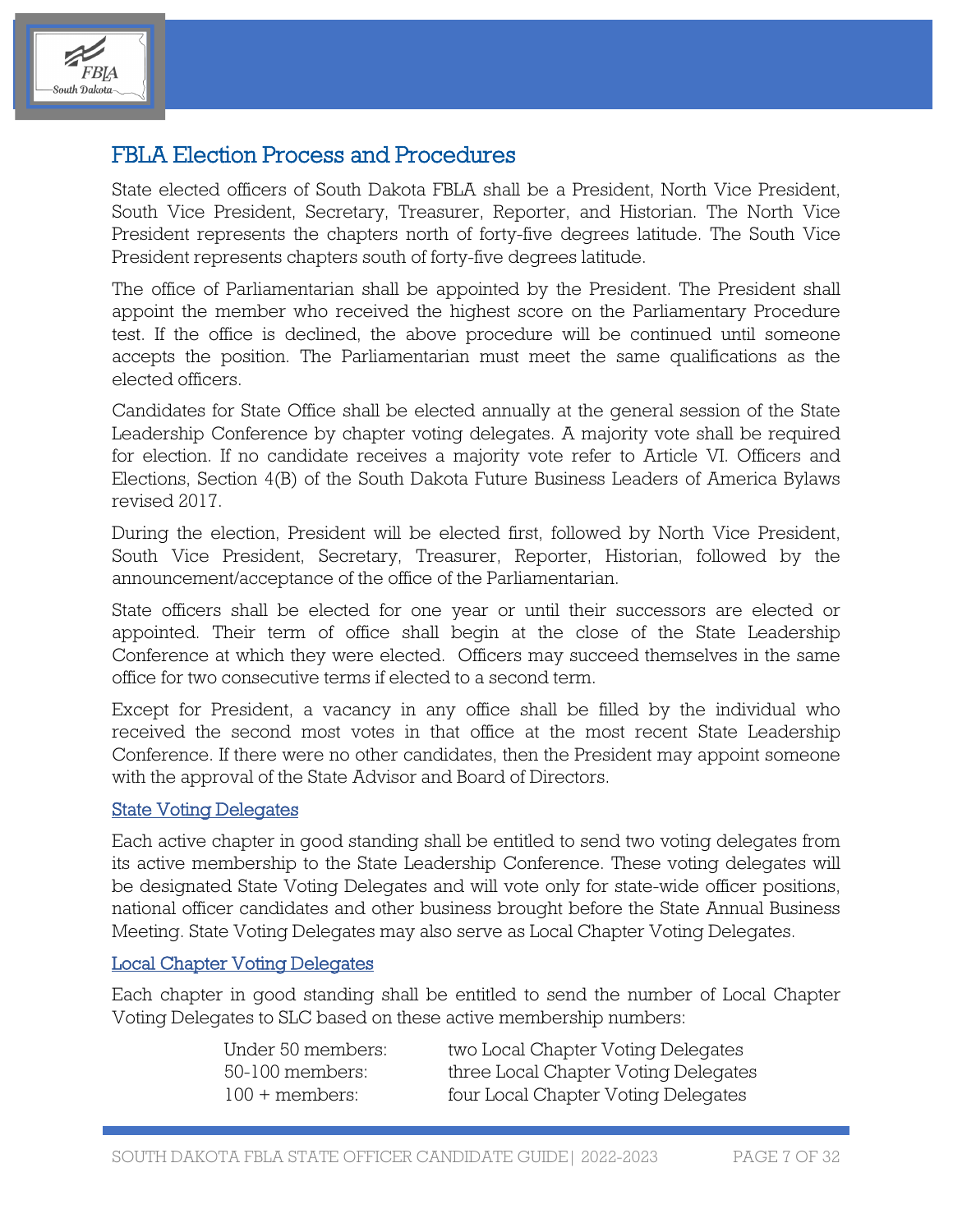

### Voting Delegate Requirements

All State and Local Chapter Voting Delegates must attend the State Leadership Conference. Voting Delegates may be changed at registration prior to the beginning of the State Leadership Conference First General Session. Chapter Voting Delegates shall be entitled to vote on all matters which come before the election session.

All Voting Delegates:

- Must have paid their dues by March 1.
- Shall be registered by their chapter advisor by March 1, 2022.
- Must attend Caucusing on Monday night of the State Leadership Conference.
- May ask **appropriate** questions of the candidates during Caucusing.
- Must attend the start of the State Officer Election to be eligible to vote in the State or National Officer Election and for any South Dakota FBLA Bylaws Amendments.

The quorum for all business meetings of the State Leadership Conference shall be most of registered delegates. Questions regarding campaign procedures or candidate eligibility must be directed to the State Advisor.

### Elected/Appointed Officer Job Descriptions

### All State Officers

- 1. Read the State Officer Handbook (provided upon installation to State Office), submit all required forms by the deadline and abide by the policies and procedures outlined in the handbook.
- 2. All State Officers will fulfill the duties and responsibilities of their respective office with efficiency, dedication, and business-like conduct; meet all required deadlines established by the State Officer Team and the State Association; and promote the goals and objectives of Future Business Leaders of America.
- 3. Work with the State Officer team to plan a Program of Work and do the work necessary to achieve the goals and objectives developed.
- 4. Complete assigned items on time and ensure it represents your best work.
- 5. All state officers are REQUIRED to attend meetings, trainings, and conferences whether virtual or in person as outlined in the State Officer Candidate Contract. Missing events, except in the case of emergency, may result in removal from office. State officers must have a working knowledge of parliamentary procedure.
- 6. As a state officer, you are a member of the team that plays a vital role in planning projects, workshops, and conferences. It is your duty to be a contributing member of the team and complete all assigned tasks. Remember, you provide support not only for your fellow officers, but for SD FBLA.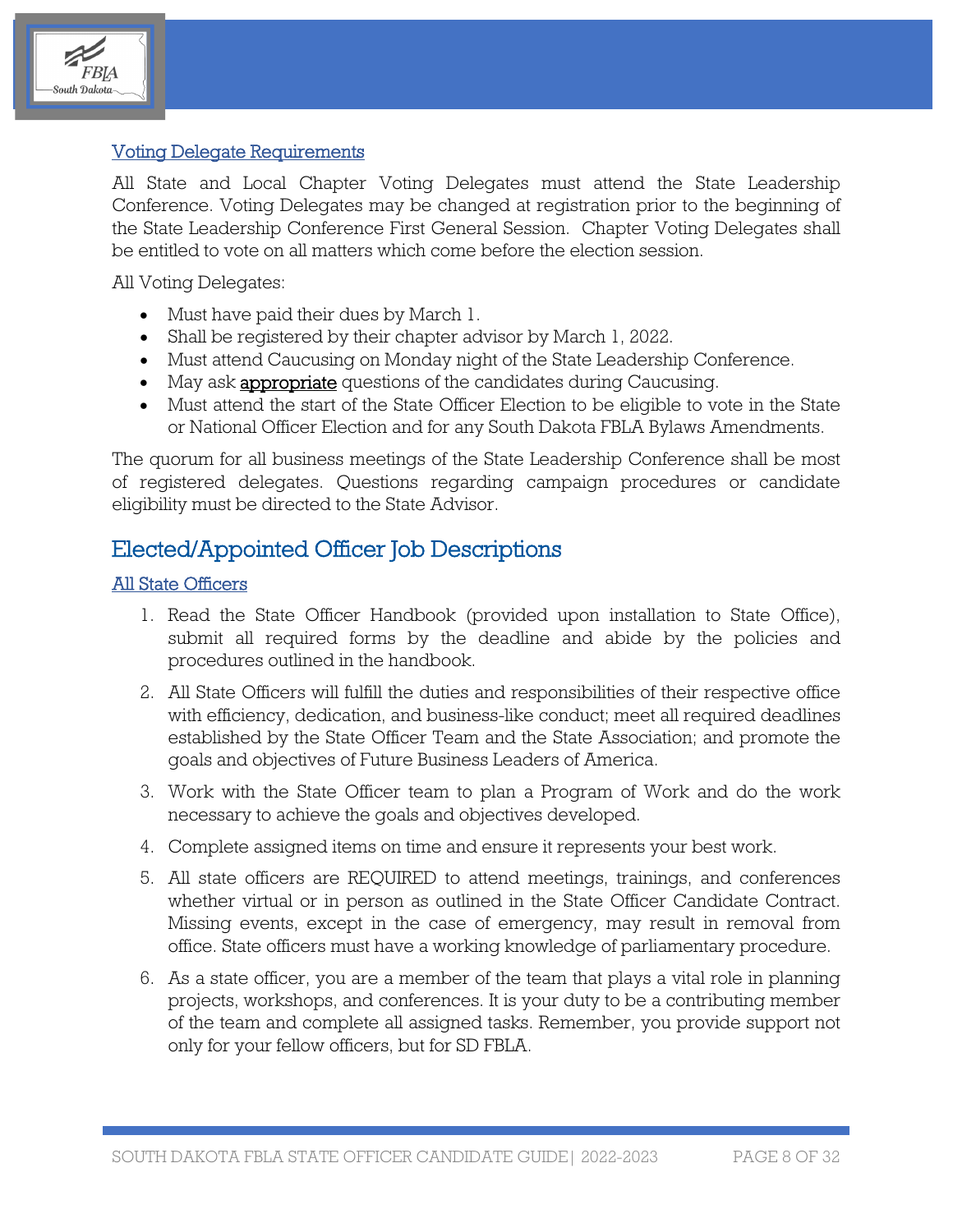

- 7. State Officers must communicate with the State Officer Team, State Advisor, and other appropriate persons on a regular basis. State Officers must respond within 24 hours to written and electronic correspondence and send a copy of all official emails, memos and letters to the State Advisor promptly. All correspondence must be approved by the State Advisor before sending to chapter advisors, business leaders, potential sponsors, board members, etc.
- 8. State Officers must contribute articles to the South Dakota website, newsletter and other FBLA publications. In addition, they must post content on South Dakota FBLA social media channels and other outlets as directed.
- 9. State Officers must submit a monthly report (deadline to be determined) about local and state FBLA activities as well as progress on their Program of Work items.
- 10. Prepare and update your state office binder and other transition materials to be shared with your successor at the end of your term. The binder is to be returned at the State Leadership Conference to pass on to the next State Officer.
- 11. Be an exemplary member of SD FBLA by abiding by the Code of Conduct, Dress Code and State Officer standards outlined in the State Officer Handbook.
- 12. Conduct chapter visits and work with assigned chapters to assist with the growth and development of the FBLA program.
- 13. A candidate for any office must agree that in case they later enroll in a school in which there is not an active chapter, they will resign their state office.
- 14. All State Officers shall install incoming State Officers at the State Leadership Conference.
- 15. As a State Officer you are to remain a fully active member in your chapter. If you hold a chapter office, you are responsible to your chapter advisor and must fulfill your chapter duties, follow chapter policies, and participate in your chapter activities.
- 16. State Officers must work with their chapter advisor on all State Officer assignments and keep their chapter advisor informed of their State Officer activities, assignments, and upcoming meetings.
- 17. All State Officers must be paid members of FBLA by March  $1<sup>st</sup>$  each year.

### State President

- 1. Serve as the communication link between the State Officer Team and other South Dakota FBLA leadership; working closely with the State Advisor.
- 2. To initiate and maintain communications with the National Officer team.
- 3. Lead the State Officer Team in developing the Program of Work and ensure its completion during your term. Encourage them to meet assigned deadlines by checking in prior to deadlines, sending reminders and offering your assistance.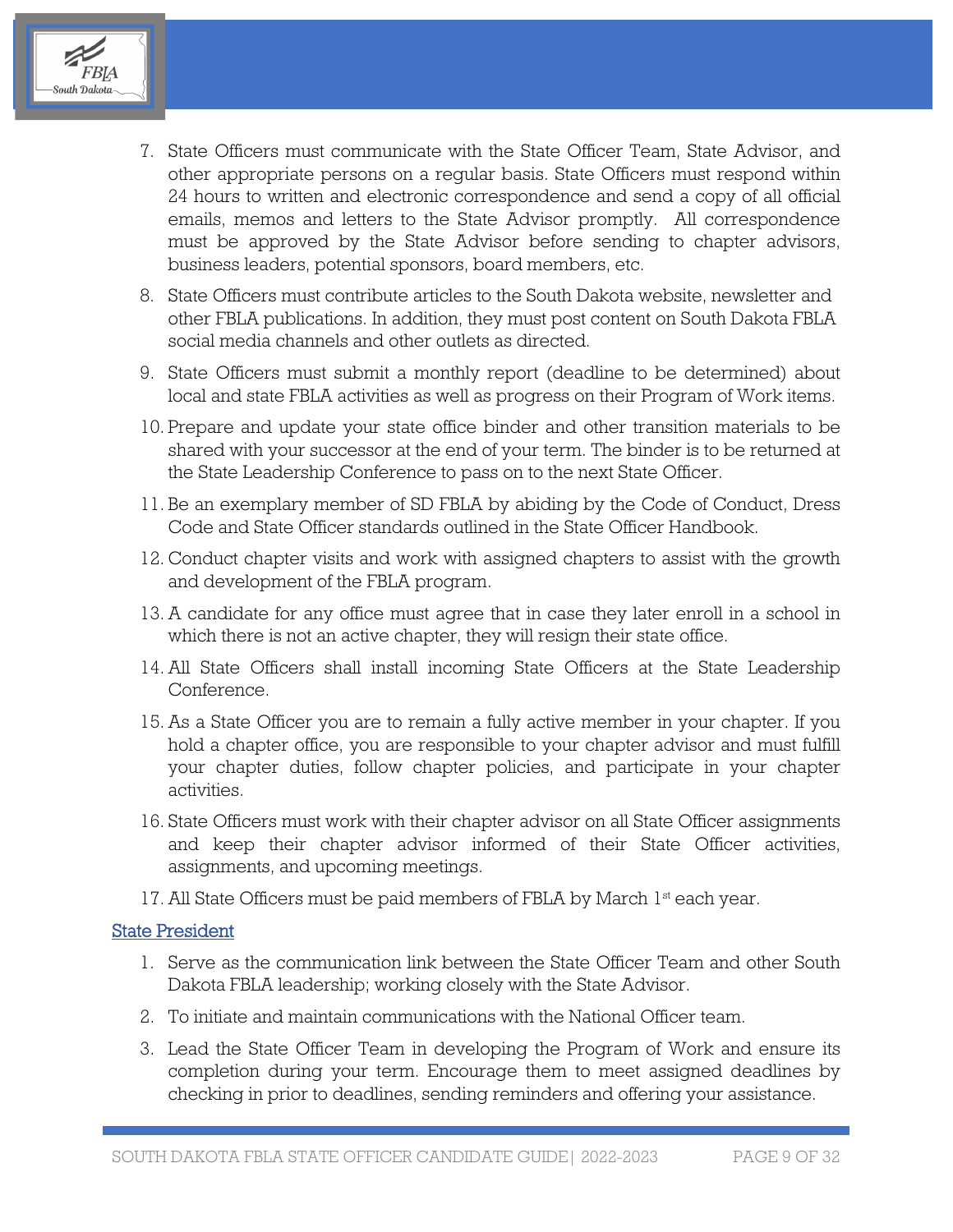

- 4. To ensure the State Officer Team works together and promotes camaraderie.
- 5. Preside over and conduct state officer meetings according to parliamentary procedure, using the latest edition of *Robert's Rules of Order, Newly Revised*, and the SD FBLA Bylaws. Preside over the Officer Leadership Institute, Fall Leadership Conference and the State Leadership Conference.
- 6. Prepare reports required for state officer meetings according to scripts and agendas.
- 7. After discussing agenda items with the State Advisor, send the agenda at least 5 working days prior to each meeting so the State Advisor can send the Zoom link to all State Officers and their chapter advisors.
- 8. Combine individual monthly state officer reports into a team monthly summary report for the Board of Directors and the State Advisor. Publish these reports on the SD FBLA website by the determined deadline each month.
- 9. National Leadership Conference duties:
	- a. Serve as a voting delegate, if assigned.
	- b. Give the South Dakota state report during the regional meeting.
		- i. You must be "asked" to sit at the president's table.
	- c. Accept any state awards.
- 10. Serve as a model representative for SD FBLA public relations and assist in the promotion and development of SD FBLA. The president may be called upon to make presentations before adult and student organizations, which may on occasion, require an absence from school.
- 11. Prepare a year-end report of all your activities during your term in office.

#### Regional Vice Presidents

- 1. Assist the President as needed and be prepared to act in the President's place, if necessary. This role is fulfilled by the Vice President from the President's region.
- 2. Initiate and maintain contact with officers in chapters in your region.
- 3. Aid local chapters in developing their Program of Work as requested.
- 4. Promote SD FBLA to business and industry within your region.
- 5. Lead recruitment projects in your region to secure new members and chapters.
- 6. Participate in the planning process of Fall Leadership Conference, Officer Leadership Institute and State Leadership Conference. Prepare and conduct workshops as assigned.
- 7. Prepare monthly reports and submit to the State President by deadline for inclusion in state officer meeting reports.
- 8. Perform additional duties as assigned by State Advisor.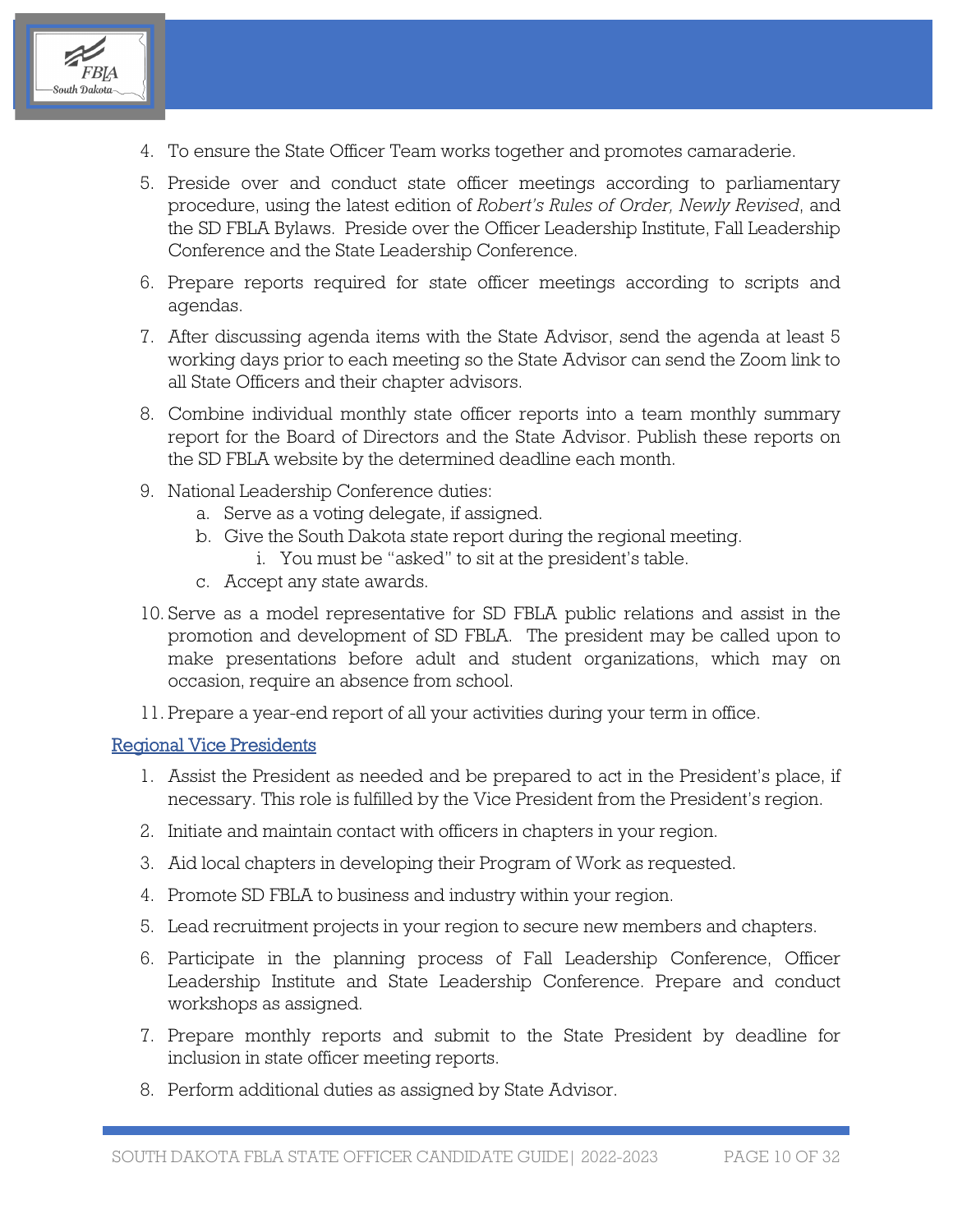

### **State Secretary**

- 1. Prepare and read minutes from all meetings. Preparation of minutes means to take accurate notes of motions, keep accurate membership and attendance, as well as count and record votes when taken.
- 2. After the meeting, type the minutes according to the FBLA Competitive Event Format Guide. Email the minutes within ten working days after the meeting to the State Advisor for distribution to all State Officers and chapter advisors.
- 3. Keep accurate records at all state officer meetings and conferences. Maintain a copy of all minutes in a permanent book that should be available at all meetings.
- 4. Prepare thank you letters, and other correspondence as instructed by the State Advisor and mail within one week of events such as Officer Leadership Institute, Fall Leadership Conference and State Leadership Conference.
- 5. Participate in the planning process of Fall Leadership Conference, Officer Leadership Institute and State Leadership Conference. Prepare and conduct workshops as assigned.
- 6. Prepare monthly reports and submit to the State President by deadline for inclusion in state officer meeting reports.
- 7. Perform additional duties as assigned by State Advisor.

#### State Treasurer

- 1. Assist the State Advisor in keeping accurate, up-to-date financial reports.
- 2. Keep accurate records of receipts and disbursements.
- 3. Review all reimbursement requests.
- 4. Present the financial report at state officer meetings with copies for all attending.
- 5. Participate in the planning process of Fall Leadership Conference, Officer Leadership Institute and State Leadership Conference. Prepare and conduct workshops as assigned.
- 6. Prepare monthly reports and submit to the State President by deadline for inclusion in state officer meeting reports.
- 7. Perform additional duties as assigned by State Advisor.

#### State Historian

- 1. Prepare conference slide shows for Fall Leadership Conference, State Leadership Conference (SLC), SLC State Officer Farewell, SLC Advisor Appreciation, and SLC Year in Review.
- 2. Music used for any presentation must be submitted to the State Advisor at least fifteen working days prior for approval.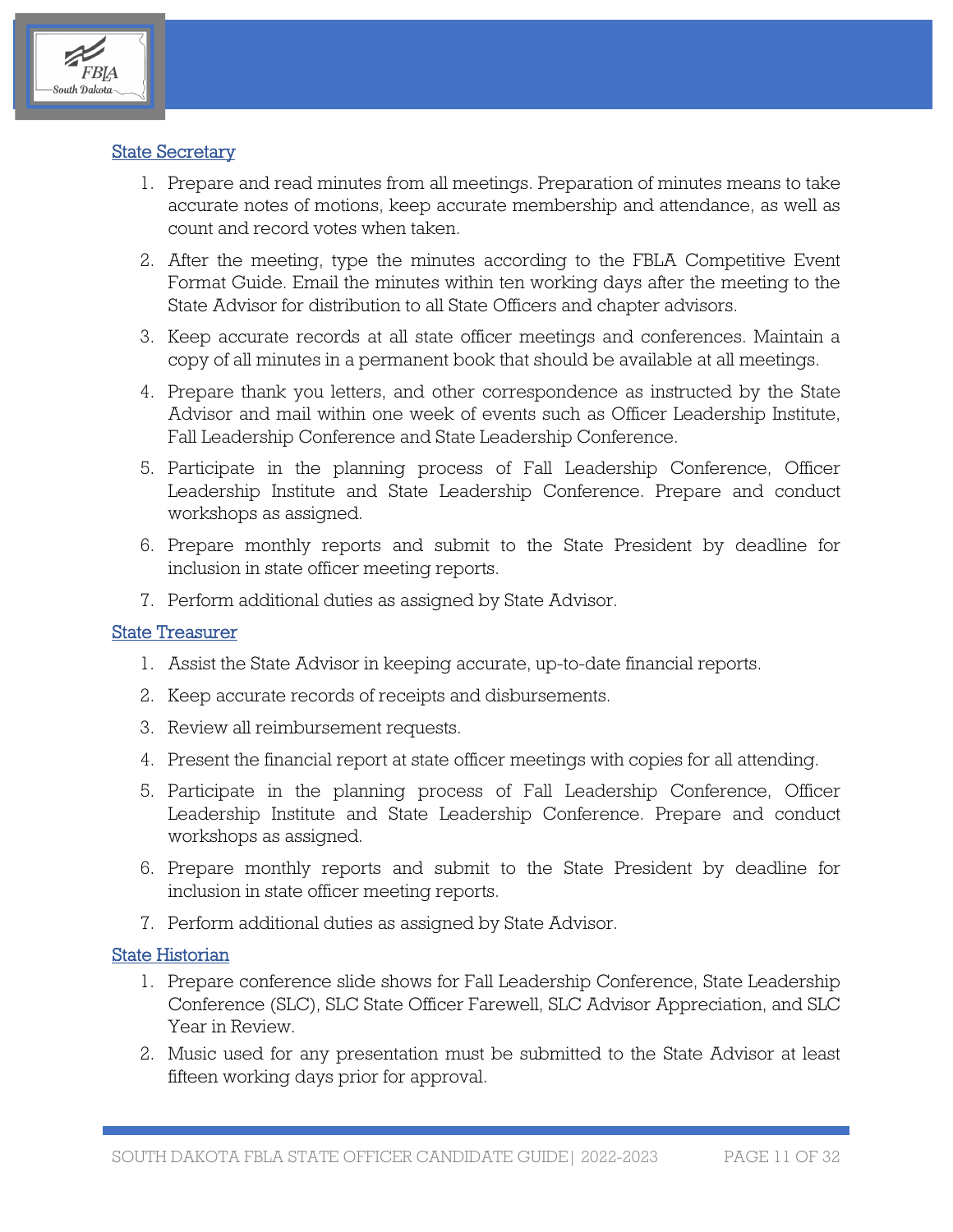

- 3. Prepare the SD FBLA scrapbook and present it at the State Leadership Conference.
- 4. Participate in the planning process of Fall Leadership Conference, Officer Leadership Institute and State Leadership Conference. Prepare and conduct workshops as assigned.
- 5. Prepare monthly reports and submit to the State President by deadline for inclusion in state officer meeting reports.
- 6. Perform additional duties as assigned by State Advisor.

#### State Reporter

- 1. Prepare a newsletter and/or publication to be emailed to all state officers, chapter officers, State Advisor, and chapter advisors at least three times throughout the elected year.
- 2. Participate in the planning process of Fall Leadership Conference, Officer Leadership Institute and State Leadership Conference. Prepare and conduct workshops as assigned.
- 3. Prepare monthly reports and submit to the State President by deadline for inclusion in state officer meeting reports.
- 4. Perform additional duties as assigned by State Advisor.

#### State Parliamentarian

- 1. Advise the State President on parliamentary procedure during state officer meetings and at conferences.
- 2. Act as a resource person on parliamentary procedure for all chapter voting delegates at the State Leadership Conference.
- 3. Make sure the election of state officers at the State Leadership Conference follows correct parliamentary procedure and the SD FBLA Bylaws.
- 4. Have a copy of the latest edition of *Robert's Rules of Order, Newly Revised*, the SD FBLA Bylaws, the National FBLA Bylaws, and a small flag at every meeting.
- 5. Participate in the planning process of Fall Leadership Conference, Officer Leadership Institute and State Leadership Conference. Prepare and conduct workshops as assigned.
- 6. Prepare monthly reports and submit to the State President by deadline for inclusion in state officer meeting reports.
- 7. Perform additional duties as assigned by State Advisor.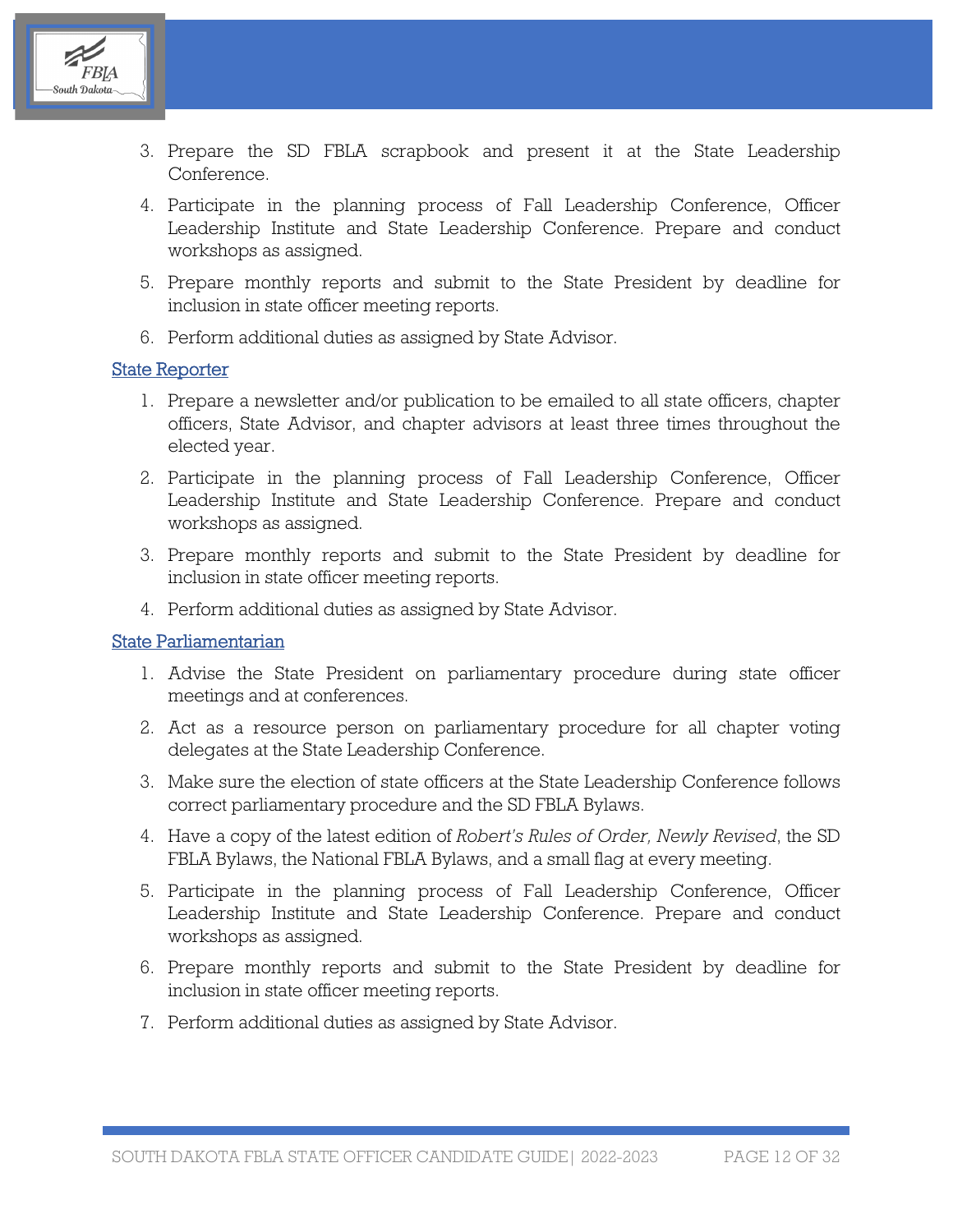

### State Officer Candidate Eligibility

- 1. To be eligible to run for a state office, each candidate must complete and email all the necessary forms and documentation provided in this guide by March 1, 2022, to the State Advisor at [tina.k.miller@k12.sd.us.](mailto:tina.k.miller@k12.sd.us)
- 2. Candidates must be a paid member by March 1 of the current school year and be a member in good standing in the FBLA school chapter in which they are enrolled.
- 3. A candidate must be a freshman, sophomore or junior and have at least one year remaining in high school and have taken or planning to take a business course. They must also take the Parliamentary Procedure test at the State Leadership Conference.
- 4. Each regional vice president shall be from the same region they represent.
- 5. Candidates may not hold a state office in another CTSO while serving as a SD FBLA State Officer.
- 6. Candidates must have earned a 2.5 GPA in the semester (two quarters) prior to application for state office. Candidates must maintain a 2.5 GPA while holding a state office. If any State Officer does not maintain a 2.5 GPA in each grading period, they may be removed from office and the office declared vacant.
- 7. Candidates must always be eligible to participate in the South Dakota High School Activities Association approved activities. Any officer suspended from participating in activities may be removed from office and the office declared vacant.
- 8. Candidates will be interviewed prior to the State Leadership Conference. Except in extreme circumstances a candidate must attend SLC to run for office. The interview screening committee will be composed of current state officers, State Advisor and others deemed appropriate.
- 9. All candidates except Parliamentarian shall be elected by a majority vote of the local chapter voting delegates at the State Leadership Conference. The Parliamentarian must take the Parliamentary Procedure test and the candidate with the highest score will be appointed State Parliamentarian.
- 10. Candidates for national office must follow the application procedures defined on the National FBLA website.
- 11. All requirements and regulations governing SD FBLA state officers are also applicable to national officer candidates or members who have been elected or appointed to a national office.
- 12. Any candidates that fail to comply with the procedures outlined above will not be allowed to run for state office.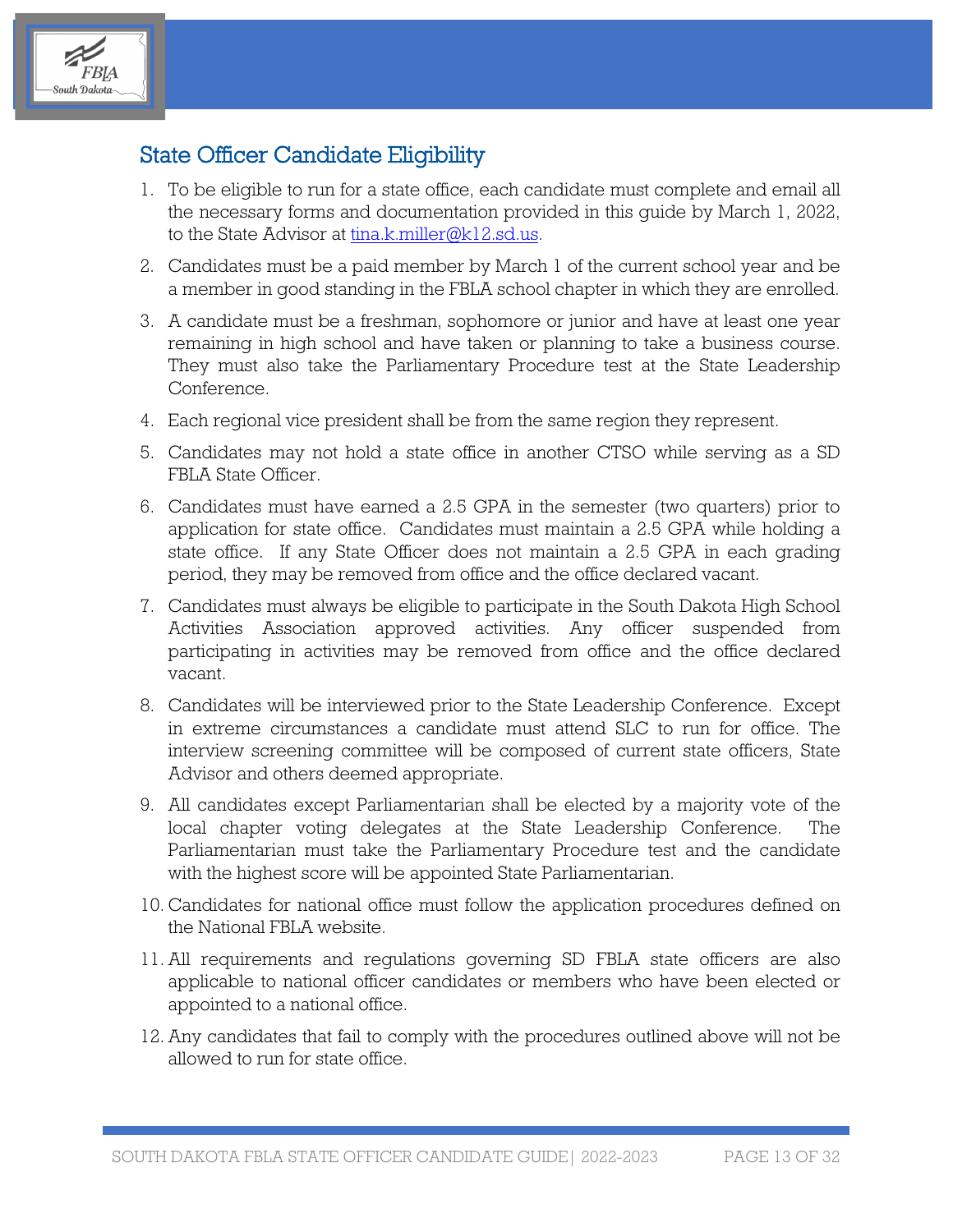

### National Officer Candidates

- 1. The candidate will file a State and National Candidate Application by the prescribed deadlines and fulfill both sets of deadlines.
- 2. The candidate will be interviewed at the State Leadership Conference.
- 3. The candidate(s) for national office from South Dakota will be elected by a majority vote of the voting delegates at the State Leadership Conference.
- 4. If elected, the candidate must declare which national office they will pursue and have this decision approved by their chapter advisor and State Advisor.
- 5. If elected to serve as a National Officer, they will serve as an ex-officio member of the State Officer Team for the school year.
- 6. The procedures for selecting a National Officer are as follows:
	- a. Announcement of candidacy is made following the state officer elections.
	- b. Campaign speeches must be given following the election of state officers.
	- c. Voting for a national officer candidate will be before the award ceremony.
	- d. If no individual announces at the State Leadership Conference and if no other candidate has been elected at the State Leadership Conference, candidates who announce their candidacy for a national office later will be reviewed by present and past state officers, chapter advisors and the State Advisor.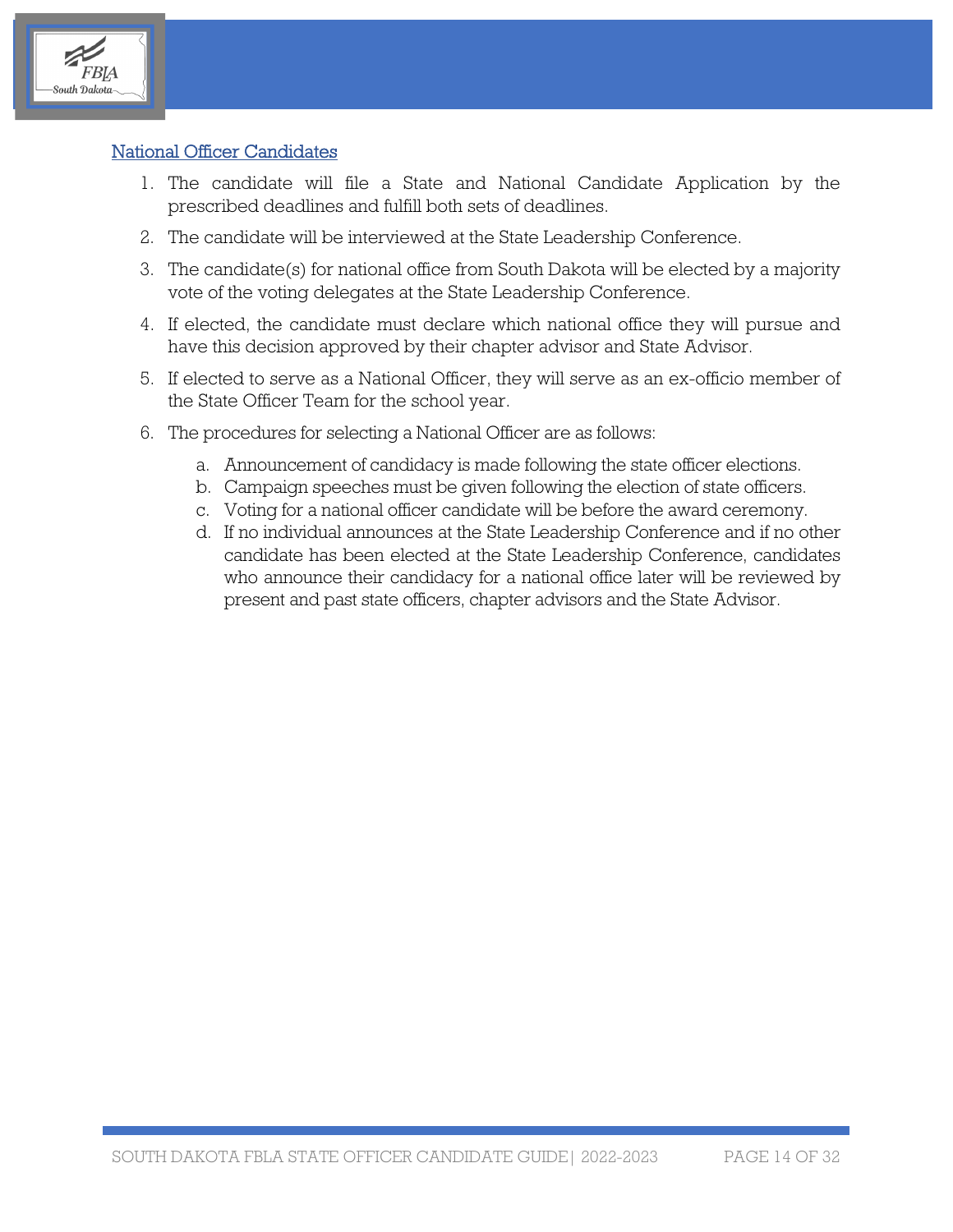

### State Officer Candidate Application Process

- 1. Each chapter in good standing may only submit one candidate for each office (up to three offices).
- 2. Candidates for all state offices must complete and submit the application, forms, candidate commercial video link and the State Officer Contract with all necessary signatures to the State Advisor, [tina.k.miller@usd.edu](mailto:tina.k.miller?subject=State%20Officer%20Candidate%20Application) by March 11, 2022, at 11:59 p.m. This includes applicants for State Parliamentarian.
- 3. Forms in the appendices to be completed and submitted by the chapter advisor and State Officer Candidate prior to the deadline are:
	- a. State Officer Candidate Application Cover
	- b. State Officer Candidate Recommendation Form
	- c. State Officer Candidate Contract for All Parties
	- d. State Officer Candidate Code of Conduct
	- e. State Officer Candidate Code of Conduct Disciplinary Regulations
- 4. Candidates will submit a 30 second commercial to be viewed by state membership prior to the State Leadership Conference.
- 5. A Candidate Screening Interview will be scheduled prior to the State Leadership Conference. Candidates must receive an average of 70 or more points to move forward. Scoring rubric is in Appendix A.
- 6. Candidates will take the Parliamentary Procedure Test prior to State Leadership Conference.
- 7. All candidates and their campaign manager (if applicable) must attend the State Officer Candidate Briefing Session at the State Leadership Conference. Failure to attend the briefing may result in a candidate's disqualification. At this briefing, candidates will submit these items:
	- a. One set of all State Officer Candidate Campaign Materials and Giveaways.
	- b. State Officer Candidate Campaign Expense Report.
	- c. If time allows, candidates may get a technical run through of their presentations.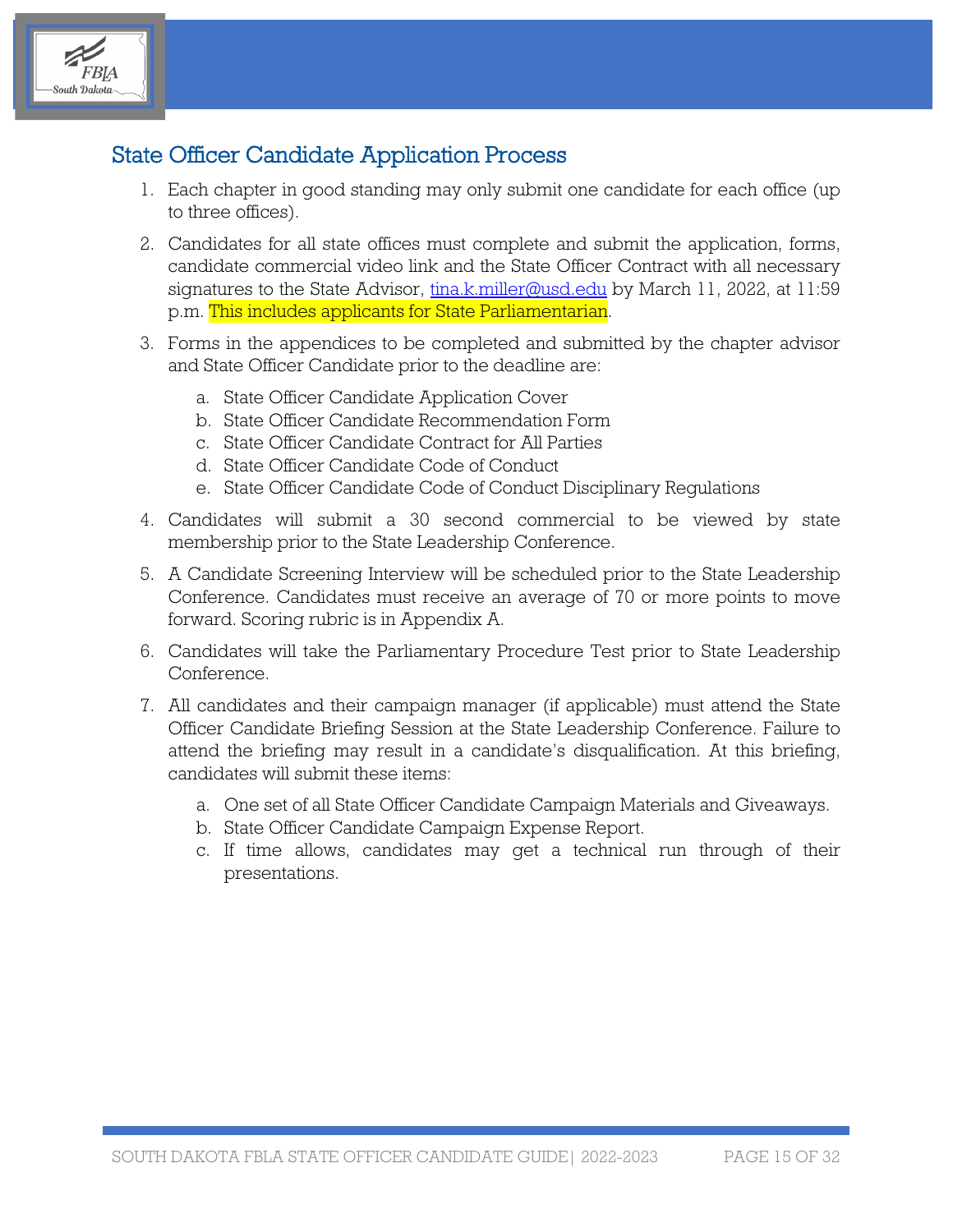

### State Officer Candidate Commercial

Each candidate must submit a pre-recorded commercial which will be viewable before and during the State Leadership Conference. Commercials must follow these guidelines:

- Videos must be 30-seconds (maximum) and highlight why the candidate should be elected to state office.
- Time begins the moment the first visual and/or audio occurs on screen and ends at the last moment a visual and/or audio component occurs on screen.
- Videos should feature the candidate speaking but may include supporting graphics and/or visuals to help showcase why the candidate would make a good state officer.
- Other FBLA members may help a candidate shoot, edit, and design the video, but the candidate can be the only one speaking.
- Videos must be submitted in .mov format at the time of application.
- Inappropriate videos (offensive language, gestures or images, unclean music, sexually suggestive music or language) will not be allowed.
- If a video is deemed inappropriate by the chapter advisor, the candidate may be disqualified.
- Campaign video expenses must be included in the Campaign Expense Report.

### Video Commercial Submission Instructions

Complete the below steps to submit your video:

- Step 1: Create and/or sign into your Dropbox account.
- Step 2: Upload your video to Dropbox. Your file must be a mov file.
- Step 3: Select the "Share Link" option for your uploaded file. The "Share Link" button appears when you hover over the file in Dropbox.
- Step 4: In the "Share Link" window, ensure the "Anyone with the link can view" option is selected.
- Step 5: Click "Get Link".
- Step 6: Submit the video link on the online application.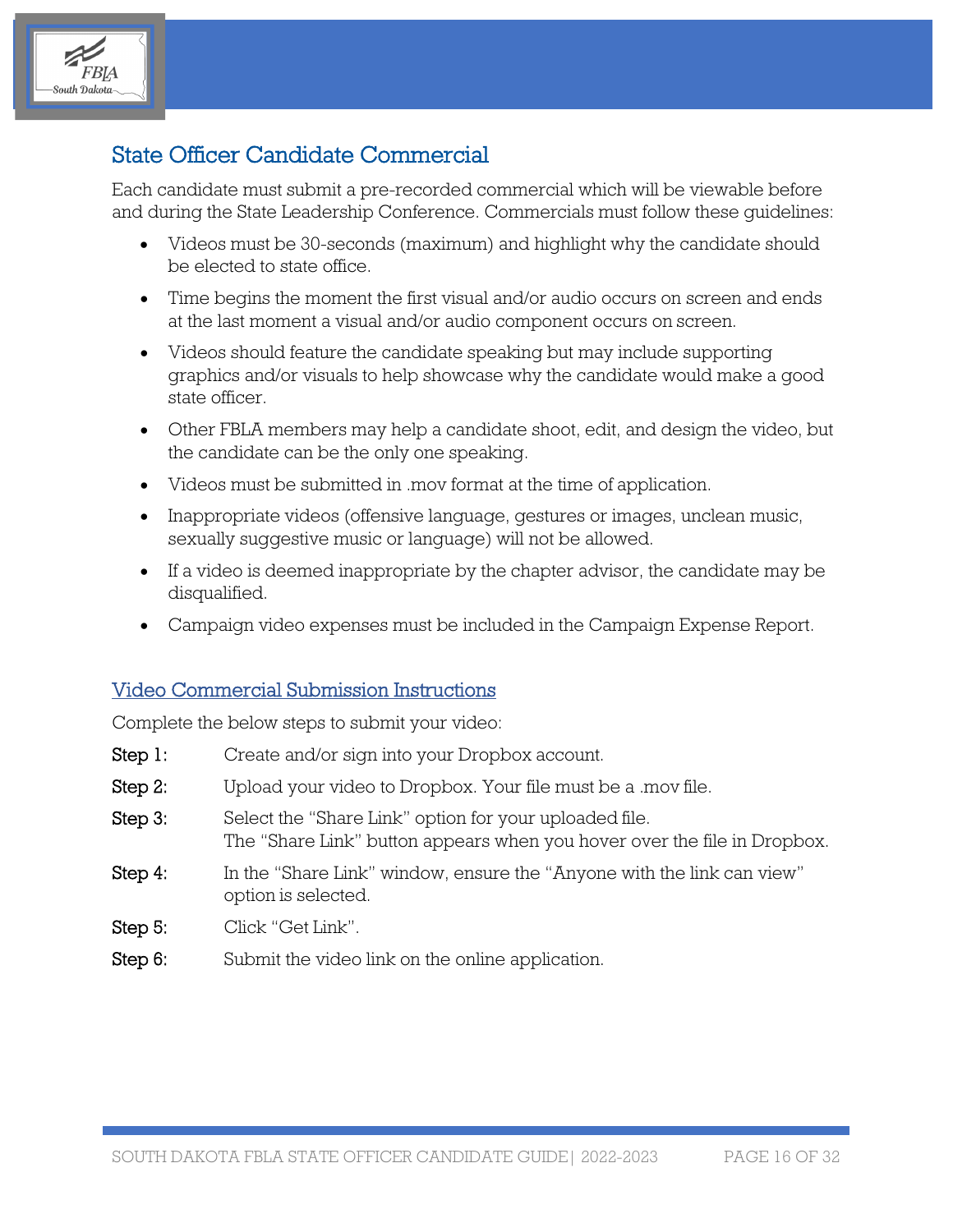

### State Officer Candidate Screening Interview

All candidates will participate in a virtual interview prior to the State Leadership Conference. The Candidate Screening Committee will consist of a minimum of three to five members including the State Advisor, current State Officers and others as assigned.

After the application deadline, candidates will receive an email to schedule their candidate interview over Zoom. Candidates should report to the interview Zoom room during the designated time frame. Interviews will last between 5 to 10 minutes depending on the number of candidates. Each candidate will have an equal amount of time for their interview.

The Candidate Screening Committee will interview each candidate fairly and objectively to determine eligibility to seek office. They will ask candidates questions related to character, FBLA and leadership.

### Sample Questions

Character

- Do you have a favorite quote or saying? Why is it important to you?
- What would your FBLA Advisor say is your greatest strength?
- What would your best friend say is your greatest flaw?
- Why is a "positive attitude" important to a State Officer?
- What does the statement, "Ethics is a critical part of business," mean to you?
- What is your favorite hobby? Why?

### FBLA

- Why do you wish to be a South Dakota FBLA State officer?
- What is the greatest contribution you can make to South Dakota FBLA?
- Why is FBLA important to all students?
- What is the relationship between the Business/Marketing program and FBLA?
- What qualities are necessary to become a responsible business leader?

### Leadership

- Do you feel everyone has the same capacity for leadership? Why?
- How are leadership and responsibility related?
- What significant contributions have you made to your FBLA chapter?
- Define teamwork as it relates to the South Dakota FBLA State Officer Team?
- Are you employed? What are your responsibilities at work?
- What kind of Program of Work have you established for yourself?
- What should be the most important goal of South Dakota FBLA?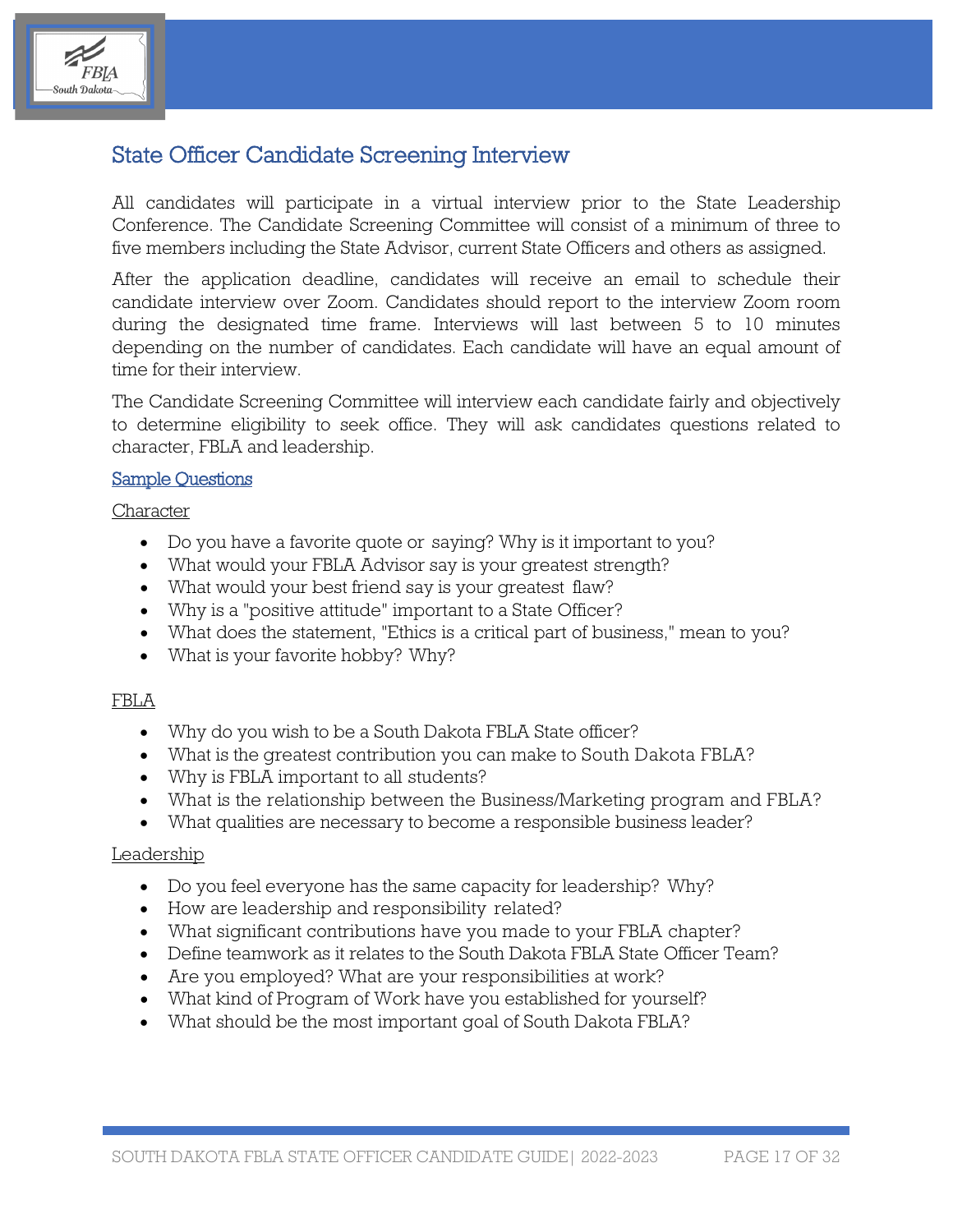

### State Officer Candidate Speeches

The nomination and acceptance of a candidate running for a state office (other than Parliamentarian) may only be done with a speech. Speeches and presentations by the campaign manager and the response by the officer candidate will be given at the first general session of the State Leadership Conference.

Each candidate is limited to two minutes or less. This includes the campaign manager's introduction, the candidate's speech and/or presentation. Candidates who exceed the time limit will be gaveled out of order. If gaveled more than two times the candidate will be disqualified.

State Officer candidates will be given the opportunity to use a multi-media presentation (PowerPoint, Movie Maker, etc.) in accordance with the following guidelines:

- All presentations must be emailed to the State Advisor on/or before March 25, 2022.
- The Chapter Advisor will preview each presentation for appropriate content and once approved, the content cannot be changed.
- Any inappropriate content will cause the presentation to not be allowed with the possibility of disqualification.
- If music is to be used with the multimedia presentation, lyrics must be appropriate and provided with the submission. Music must be embedded into the presentation. No other equipment will be provided or allowed.
- Every effort will be made during the candidate briefing for each candidate with a presentation to review the presentation for technical operation only. Time will not be allowed for a complete run-through.
- South Dakota FBLA will not be responsible for any malfunctioning presentation.
- Skits and costumes are not allowed.

Candidates who win their election will give an acceptance speech no longer than two minutes during the installation ceremony.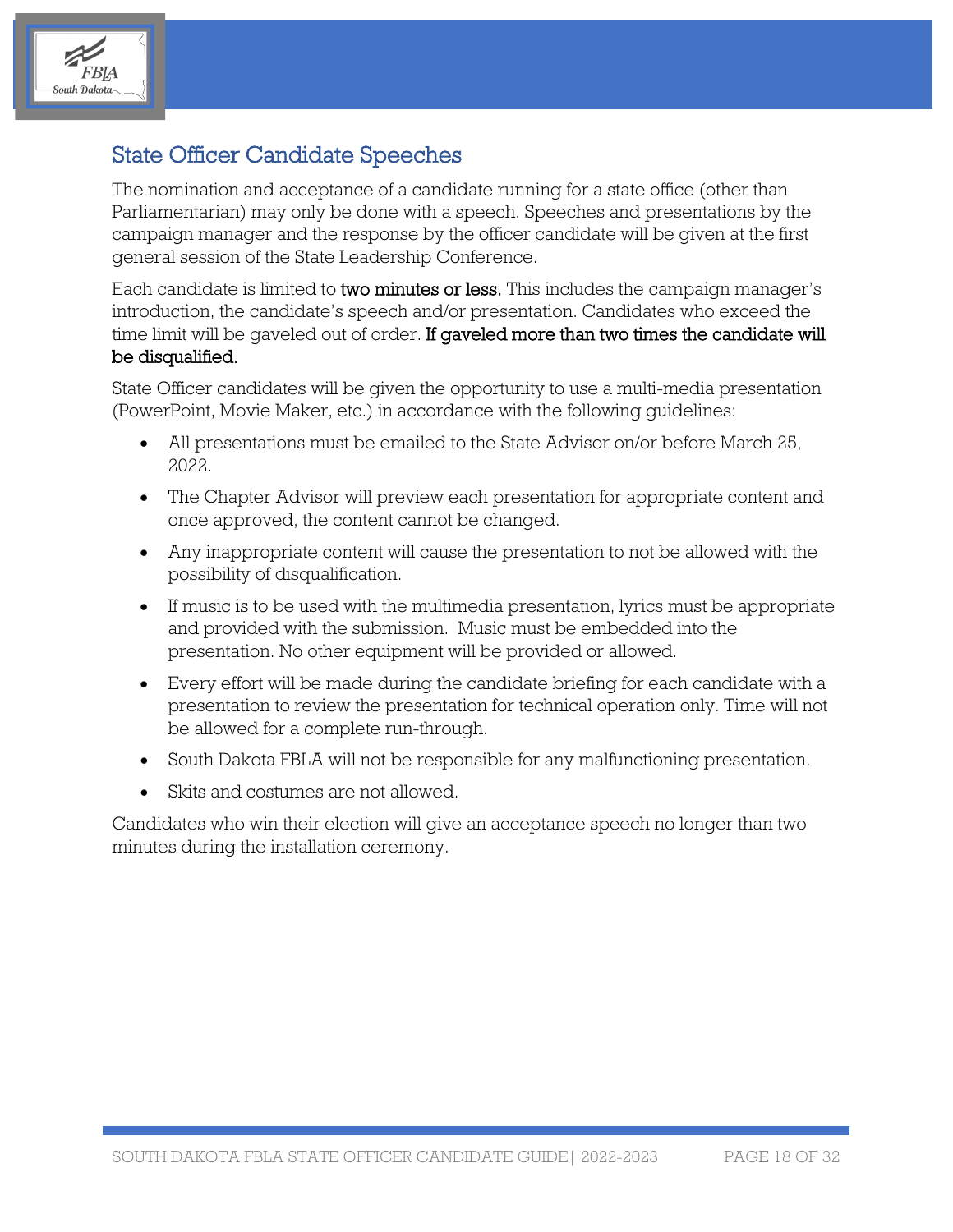

# State Officer Candidate Campaign Speech Tips

### 1. Introduction

- a. Grab everyone's attention with a hook. Be creative with it.
- b. Introduce yourself, grade, chapter, and why you are there.

### 2. Tell a story

- a. Transition and talk about your experience with FBLA/background.
- b. Mention previous leadership roles, achievements and involvement.
- c. Don't overwhelm your audience with your entire resume.

### 3. Point 1: Campaign Goal

- a. Talk about your first goal and explain how it will better South Dakota FBLA.
- b. Keep it brief.

### 4. Point 2: Campaign Goal

a. Talk about your second goal and explain how it will better South Dakota FBLA.

### 5. Point 3: Campaign Goal

- a. Talk about your third goal and explain how it will better South Dakota FBLA.
- b. There is no specific amount of campaign goals, but 3 is a good maximum.
- c. Do not just say 1…2…3, try to find some way to make them interesting.

### 6. Wrap it up

- a. State your name, slogan, and tie in why this is all important for THEM.
- b. End with something that they can think about or remember.
- c. Thank them for listening.

### State Officer Candidate Victory Speech Tips

Election victories are not an end in themselves so it's important not to overplay the moment. It is a time to be happy, but it also signals the beginning of the real work ahead with the 2022-2023 State Officer Team.

### 1. Acknowledge your opponent.

The victory speech is an opportunity to acknowledge your opponent and acknowledge their service and their willingness to put themselves forward as someone ready to serve the people.

### 2. Acknowledge your supporters that helped you win.

Campaigns don't come down to a single person. Acknowledge those that supported you, but do not go overboard or people will tune you out.

### 3. Reaffirm your commitment.

Remind people what your goals are and your commitment to getting on with the job ahead. Mention who you will help and why. It is not necessary to talk about the how.

### 4. Always write a victory speech.

It would be a shame for a successful campaign to be let down at the finishing line. People hate lousy speeches.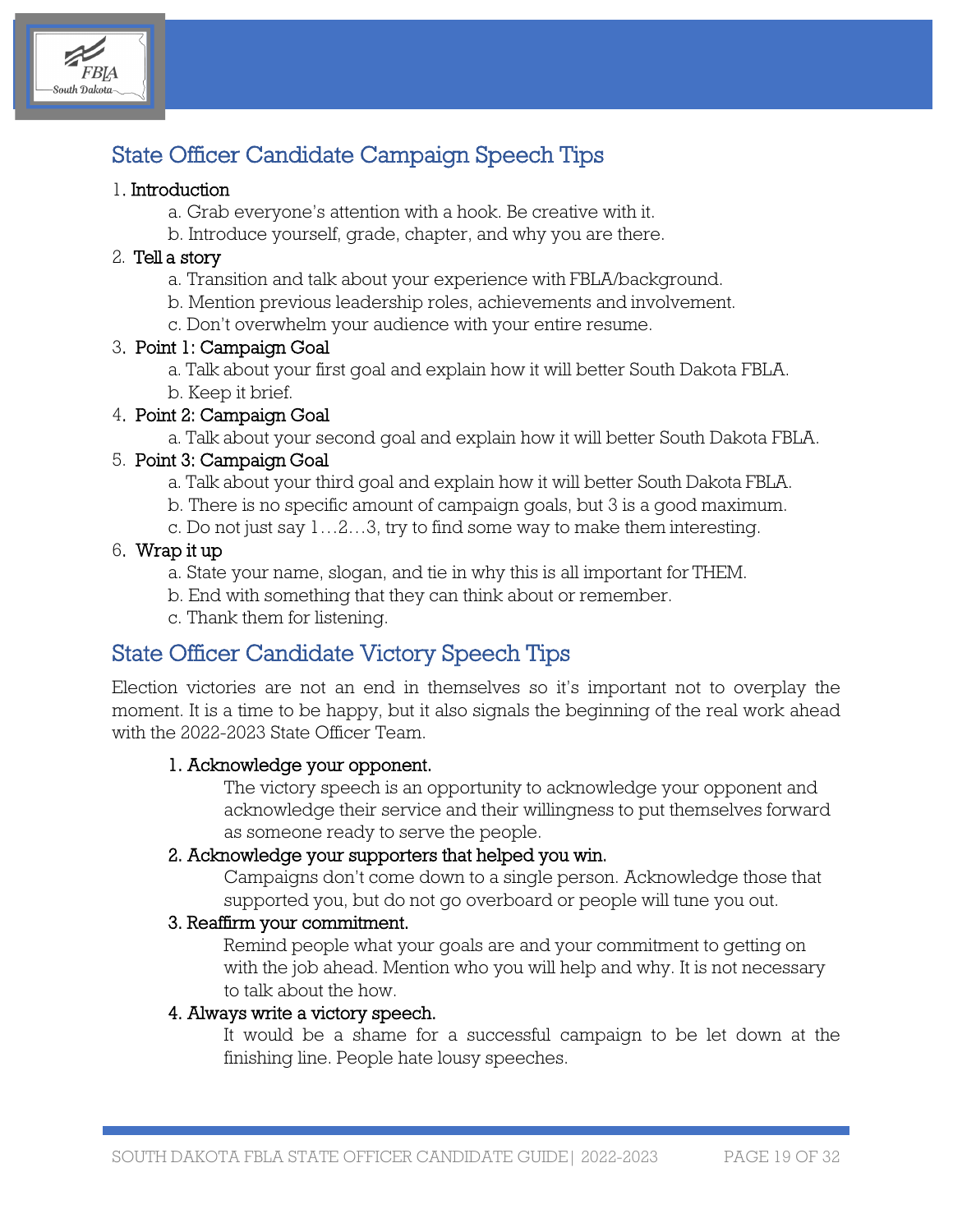

## State Officer Candidate Campaign Rules and Regulations

The campaign rules and regulations for South Dakota FBLA state office are:

- 1. There is a spending limit of \$100 on campaigns. A maximum of \$50 may be obtained through donations.
- 2. State Officer Candidate Briefing:
	- Candidates and campaign managers (if applicable) must attend early Monday morning during State Leadership Conference.
	- Candidates will be briefed on the caucus schedule:
		- o Each candidate will have three to five minutes, depending on the number of candidates, to speak to the schools and answer questions.
		- o Questions should be relative to the campaign and candidates may choose not to answer inappropriate questions.
		- o The caucus and candidate rotation will be in the conference program.
	- Submit a copy of all campaign materials, including all giveaways.
	- Submit a campaign expense report.
- 3. Campaign booths:
	- Candidates will be assigned a six-foot table.
	- Electricity is not provided, do not use hotel electricity. Battery power is okay.
	- Booths will be assembled and disassembled during designated times only.
	- Signs can be of any size and number if they fit within the booth area.
	- Posting campaign signs or paraphernalia outside the booth is not permitted.
	- Booths will be manned by the candidate and/or current students only during scheduled times so FBLA members get a chance to meet the candidates.
	- Representatives at the booth will be dressed in appropriate business dress attire. No t-shirts allowed.
- 4. Campaign materials and giveaways:
	- Approved by the chapter advisor and labeled with the candidate's name.
	- Giveaway items not to exceed \$2 each and must be school appropriate.
	- All printed materials must be accounted for in your budget.
	- All food items must be commercially prepared and/or wrapped.
	- Stickers that are not adhered to giveaways as labels will not be permitted.
	- Candidates and staff are responsible for making sure any discarded campaign materials are picked up and thrown away. Materials found littering the hotel or conference center may cause the candidate to be disqualified.
- 5. No campaigning or distribution of ANY campaign materials is permitted prior to or during the Opening General Session. Do not throw or launch campaign materials.
- 6. To ensure a fair election and equal opportunity for all, receptions/social activities sponsored by candidate or related party for conference participants are prohibited.

### Violation of campaign rules should be reported to the State Advisor and may result in the candidate's disqualification.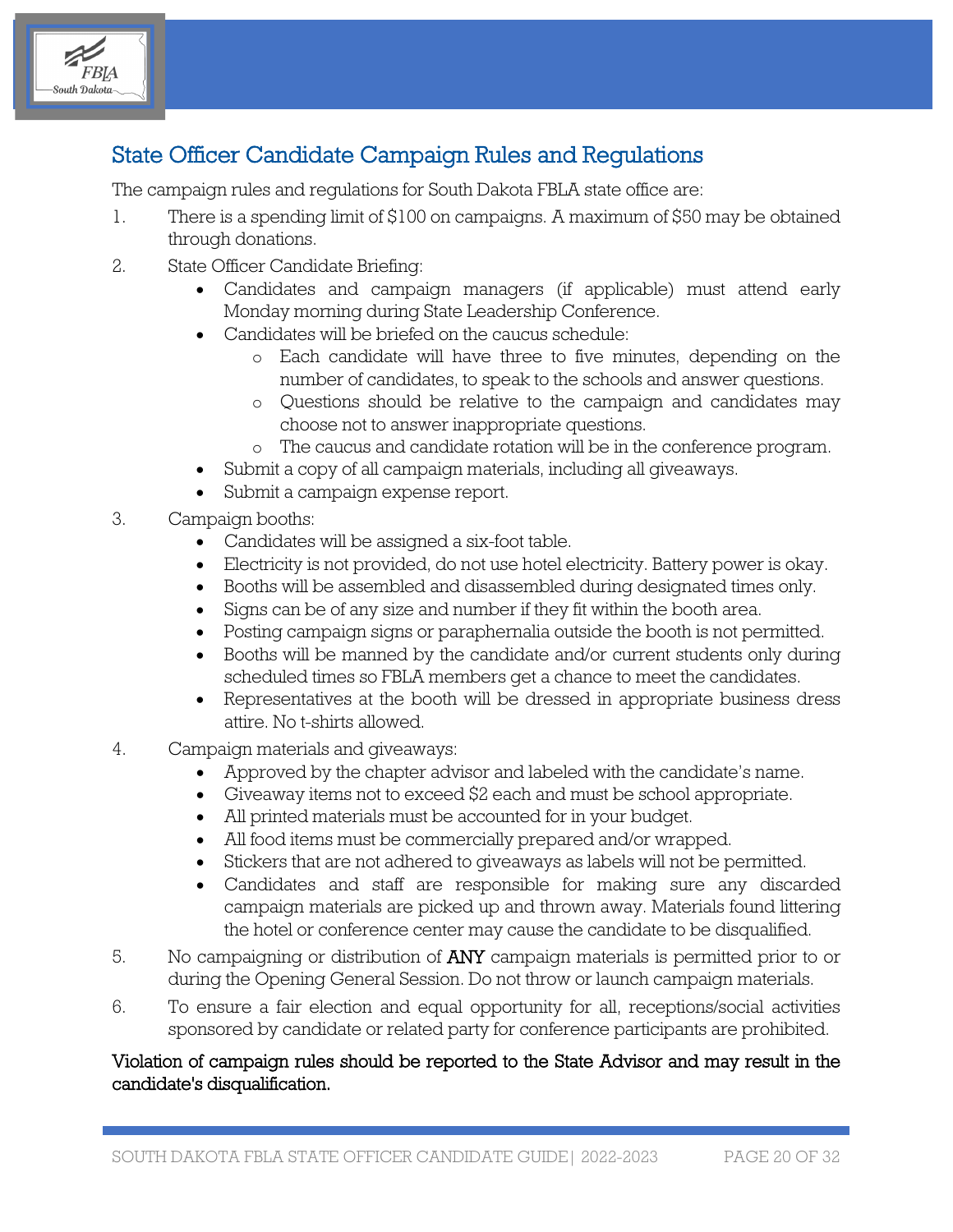

## State Officer Candidate Campaign Tips

You have made the decision, filled out the paperwork and got all the signatures.

Now What?

In short, you need money, volunteers, and a plan.

Find a campaign manager and start planning. It is never too early! It may look easy on television, but a campaign is a series of organized, planned actions to get you elected.

Electing the next State Officer Team is an exciting and important part of the State Leadership Conference. Voting Delegates determine the best candidate for each office. Therefore, it is essential that you talk to fellow members. Involve your chapter members. Let everyone know your goals to move South Dakota FBLA forward.

This will be a learning experience with a plethora of emotions; exhilaration, exhaustion, edginess and those are only the e's. Develop a plan and work the plan. Scheduling tasks ensures their completion before election day. By eliminating a mad rush to finish things at the last minute you will be able to relax and get a good night's sleep before campaigning.

Some campaign suggestions include, but are not limited to:

- 1. Have a theme that will be easy to build different, attractive ideas upon and which will have a positive, memorable effect on the delegates.
- 2. Integrate the campaign theme throughout the campaign speech.
- 3. Be sure not to include equipment requiring electricity.
- 4. Develop some way to state the candidate's qualities, ideas, and goals, such as a fact sheet or brochure.
- 5. Have giveaways such as candy, stickers, and pens. Food items must be commercially prepared and wrapped. May be eliminated this year due to COVID-19.
- 6. Make posters or other means of catching attention.
- 7. Have the candidate visible and prepared to talk to people and answer questions.
- 8. Prepare to answer voting delegates questions during the caucus sessions.
- 9. Develop a campaign budget and stick to the \$100 campaign expenses cap.
- 10. Practice your campaign speech in front of others and have them ask questions to help you prepare for the "real thing."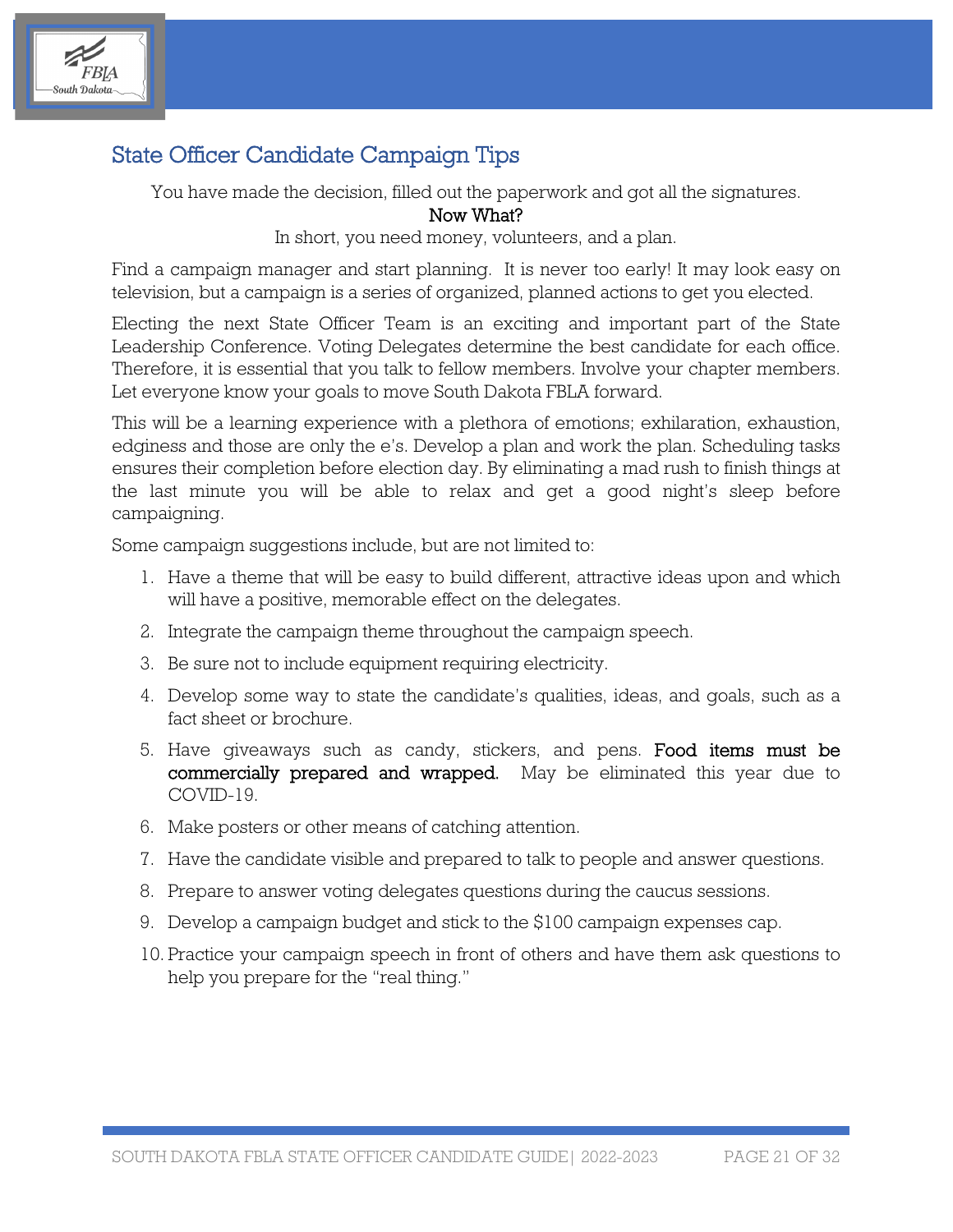

## Dress Code

State officers must always follow the FBLA national dress code located [here.](https://www.sdfbla.com/dress-for-success) The state officer professional attire includes khaki pants, white button-down shirt or white blouse and the officer blazer. Shoes must be closed toe and gentlemen are expected to wear the FBLA bow/necktie.

FBLA members and chapter advisors should develop an awareness of the image one's appearance projects. The purpose of the dress code is to uphold the professional image of the association and its members and to prepare students for the business world.

### Professional attire acceptable for official FBLA activities includes:

### Males

- Business suit with collared dress shirt, and bow/necktie or
- Sport coat, dress slacks, collared shirt, and bow/necktie or
- Dress slacks, collared shirt and bow/necktie or
- Banded collared shirt may be worn only with a sport coat or business suit
- Dress shoes and socks

### Females

- Business suit with blouse or
- Business pantsuit with blouse or
- Skirt or dress slacks with blouse or sweater or
- Business dress
- Capris or gauchos with coordinating jacket / suit, worn below the knee
- Dress shoes
- Nylons when wearing skirts and dresses

### Inappropriate attire, for both men and women includes:

- Visible body piercings jewelry, other than ears. No plugs or tunnels in ears.
- Denim, flannel or chambray fabric clothing of any kind, overalls, shorts, skorts, stretch or stirrup pants, exercise, or bike shorts.
- Backless, see-through, tight-fitting, spaghetti straps, strapless, extremely short, or low-cut blouses / tops / dresses / skirts. No visible foundation garments.
- Athletic wear, t-shirts, Lycra, spandex, midriff tops, tank tops, bathing suits or hats.
- Sandals, athletic shoes, industrial work shoes, hiking boots, bare feet, or over-theknee-boots.

### Clarification

Many women's two-piece suits are designed so that they do not require a blouse. Therefore, this will be accepted. In addition, sling-back shoes, open-toe shoes, and sleeveless dresses are accepted.

*No dress code can cover all contingencies, so FBLA members must use a certain amount of judgment in their choice of clothing. Members who experience uncertainty about unacceptable attire should ask their chapter advisor.*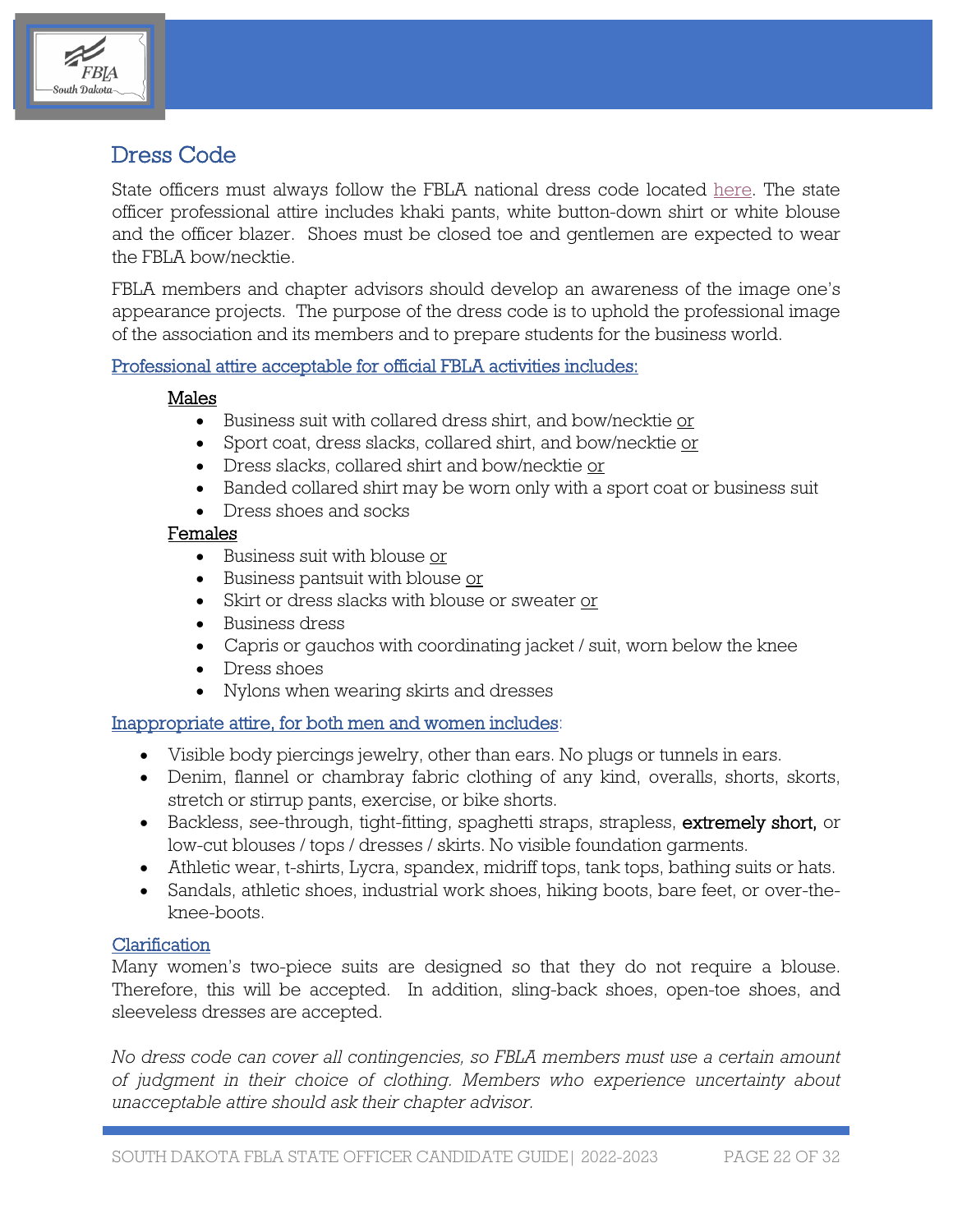

# State Officer Candidate Interview Scoring Grid

|                                                                                      | Maximum    | Points  |
|--------------------------------------------------------------------------------------|------------|---------|
| Pre-Interview Introduction                                                           | Points     | Awarded |
| Introduced self properly. Physically poised and ready. Spoke clearly and forcefully. | 10 points  |         |
| Stated the office sought. Good first impression.                                     |            |         |
|                                                                                      |            |         |
| <b>Character Question Response</b>                                                   |            |         |
| Candidate's answers show a strong sense of character, genuineness, and honesty.      |            |         |
| Answers suggest candidate will work well with fellow FBLA members and model          | 15 points  |         |
| good citizenship. Answers are organized, logical, and reasonable. Candidate          |            |         |
| maintains composure, uses precise words, is interesting to listen to and thinks      |            |         |
| questions through.                                                                   |            |         |
| <b>FBLA Question Response</b>                                                        |            |         |
| Candidate's answers show a strong understanding of SD FBLA. Ideas and plans for      |            |         |
| the future of SD FBLA are strong and reasonable. Answers show candidate has a        | 15 points  |         |
| strong sincerity in the organization. Candidate maintains composure, uses precise    |            |         |
| words, is interesting to listen to and thinks questions through.                     |            |         |
| Leadership Question Response                                                         |            |         |
| Candidate's answers show understanding of the traits of a good leader. Answers       |            |         |
| suggest candidate has self-initiative, dedication, and the ability to motivate many  | 15 points  |         |
| people to accomplish a common goal. Candidate maintains composure, uses              |            |         |
| precise words, is interesting to listen to and thinks questions through.             |            |         |
| Appearance                                                                           |            |         |
| Good color coordination. Hair clean and neat. Good posture. Clothing clean and       | 10 points  |         |
| pressed. Facial appearance is natural. Conservative business attire. Pleasant smile. |            |         |
| Attitude                                                                             |            |         |
| Attentive, alert and responsive. Self-confident. Enthusiastic. Competitive and open  | 15 points  |         |
| minded. Sincere and conscientious. Socially at ease and comfortable.                 |            |         |
| Professionalism                                                                      |            |         |
| Courteous. Ability to remember names. Ability to take criticism. Poise. Sense        | 10 points  |         |
| of humor. Conversational.                                                            |            |         |
| Post-Interview                                                                       |            |         |
| Thanked the committee. Left the virtual call promptly. Remained poised.              | 10 points  |         |
| <b>Total Points</b>                                                                  | 100 points |         |
|                                                                                      |            |         |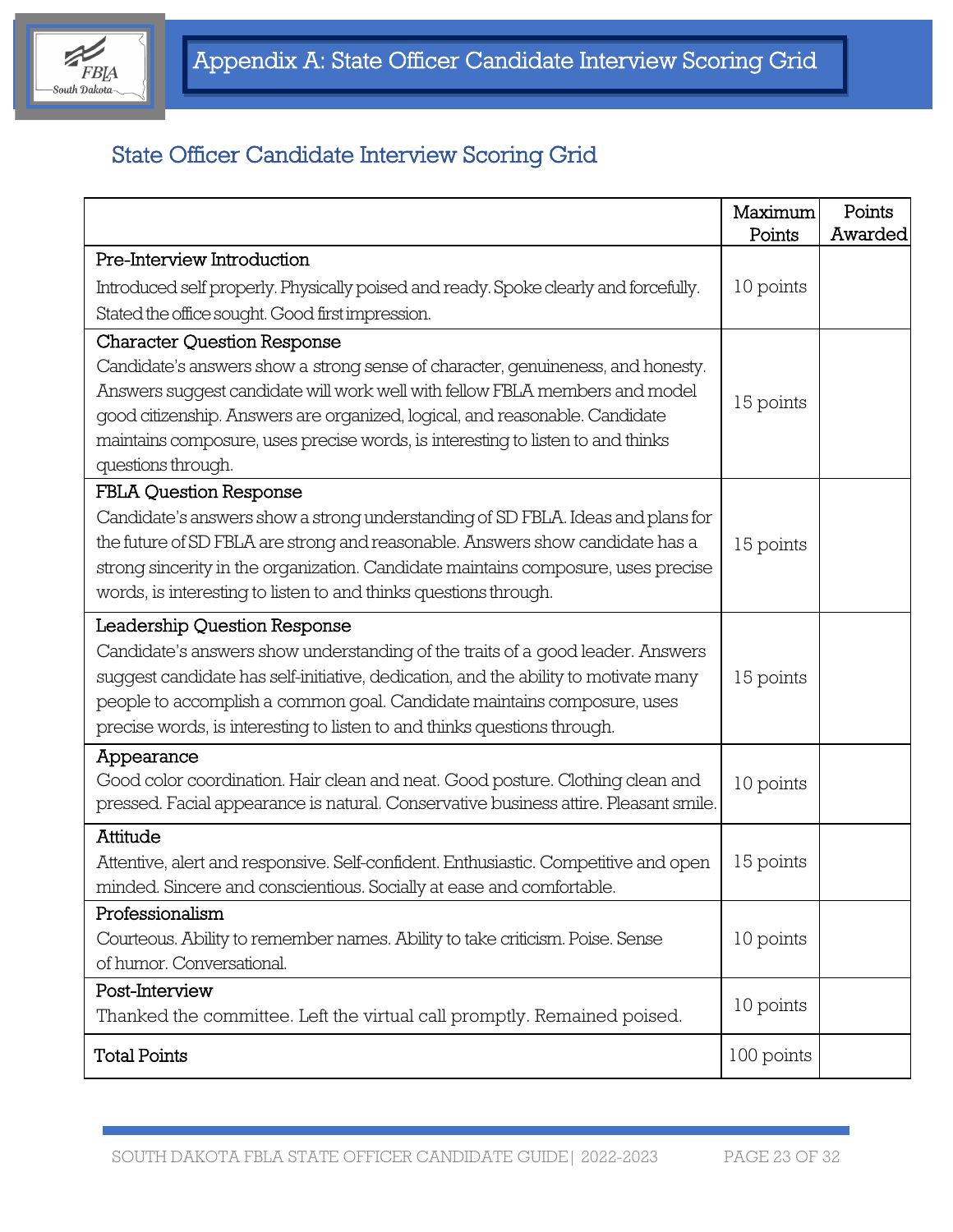

# State Officer Candidate Application Cover Sheet

# Please fill in the forms online or print neatly.

|                                                                                                                                                                                                                        | State: <u>Zip Code:</u> Zip Code:  |
|------------------------------------------------------------------------------------------------------------------------------------------------------------------------------------------------------------------------|------------------------------------|
|                                                                                                                                                                                                                        |                                    |
|                                                                                                                                                                                                                        | Current Grade (2021-2022): 9 10 11 |
|                                                                                                                                                                                                                        |                                    |
|                                                                                                                                                                                                                        | $\pmb{\text{Email:}}$              |
|                                                                                                                                                                                                                        |                                    |
| Cell Number: University of Numbers                                                                                                                                                                                     |                                    |
|                                                                                                                                                                                                                        |                                    |
| Office Seeking (Select below):<br><b>State President</b><br>$\Box$<br>North Vice President<br>□<br>South Vice President<br>□<br>Treasurer<br>□<br>Secretary<br>□<br>Reporter<br>□<br>Historian<br>□<br>Parliamentarian |                                    |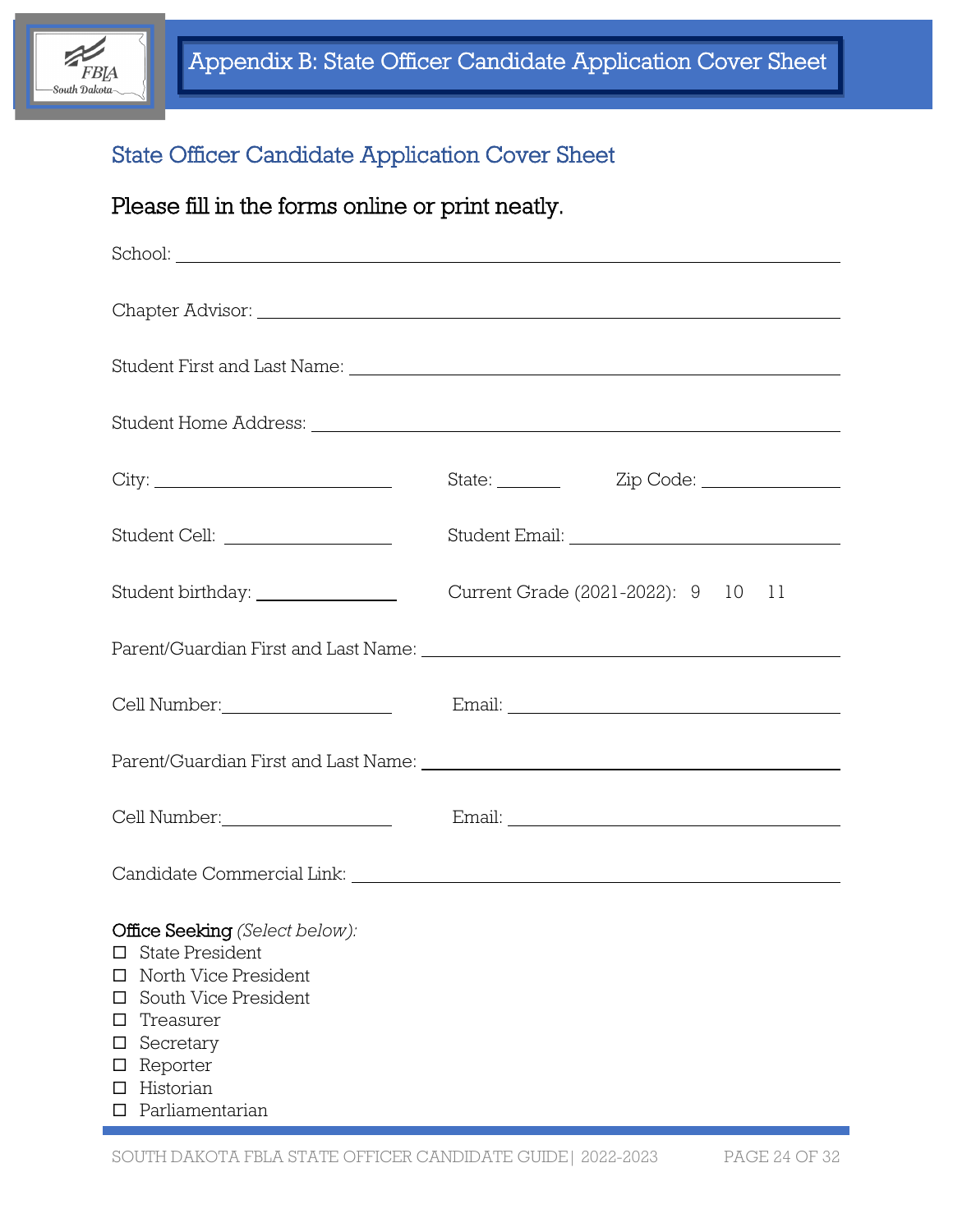

### State Officer Candidate Chapter Advisor Recommendation

State Officer Candidate:

School:

Office Seeking *(Select below):*

- □ State President
- □ North Vice President
- □ South Vice President
- $\Box$  Treasurer
- □ Secretary
- □ Reporter
- $\Pi$  Historian
- Parliamentarian

Mentor is defined as a trusted counselor or guide, a tutor or coach. This definition aptly describes the role of a state officer's chapter advisor. From the moment a student considers running until their term of office ends, the chapter advisor is a key figure.

As the Chapter Advisor:

- I have counseled the student on the qualifications and duties of a state officer.
- I am willing to support this State Officer Candidate through the election process.
- I will take on the responsibility of reviewing and approving all campaign materials to ensure they are appropriate and suitable.
- I am willing to serve as tutor and coach during the state officer's term of office.
- I am willing to secure the endorsement and support of the candidate's parent(s)/ guardian(s), and school officials.

Your signature verifies that you have approved this State Officer Candidate to run for a South Dakota FBLA State Office; and if they are elected, you will support and assist them with their responsibilities through their term in office.

 $\_$  , and the set of the set of the set of the set of the set of the set of the set of the set of the set of the set of the set of the set of the set of the set of the set of the set of the set of the set of the set of th

Chapter Advisor Signature Date

Printed Chapter Advisor Name

\_\_\_\_\_\_\_\_\_\_\_\_\_\_\_\_\_\_\_\_\_\_\_\_\_\_\_\_\_\_\_\_\_\_\_\_\_\_\_\_\_\_\_\_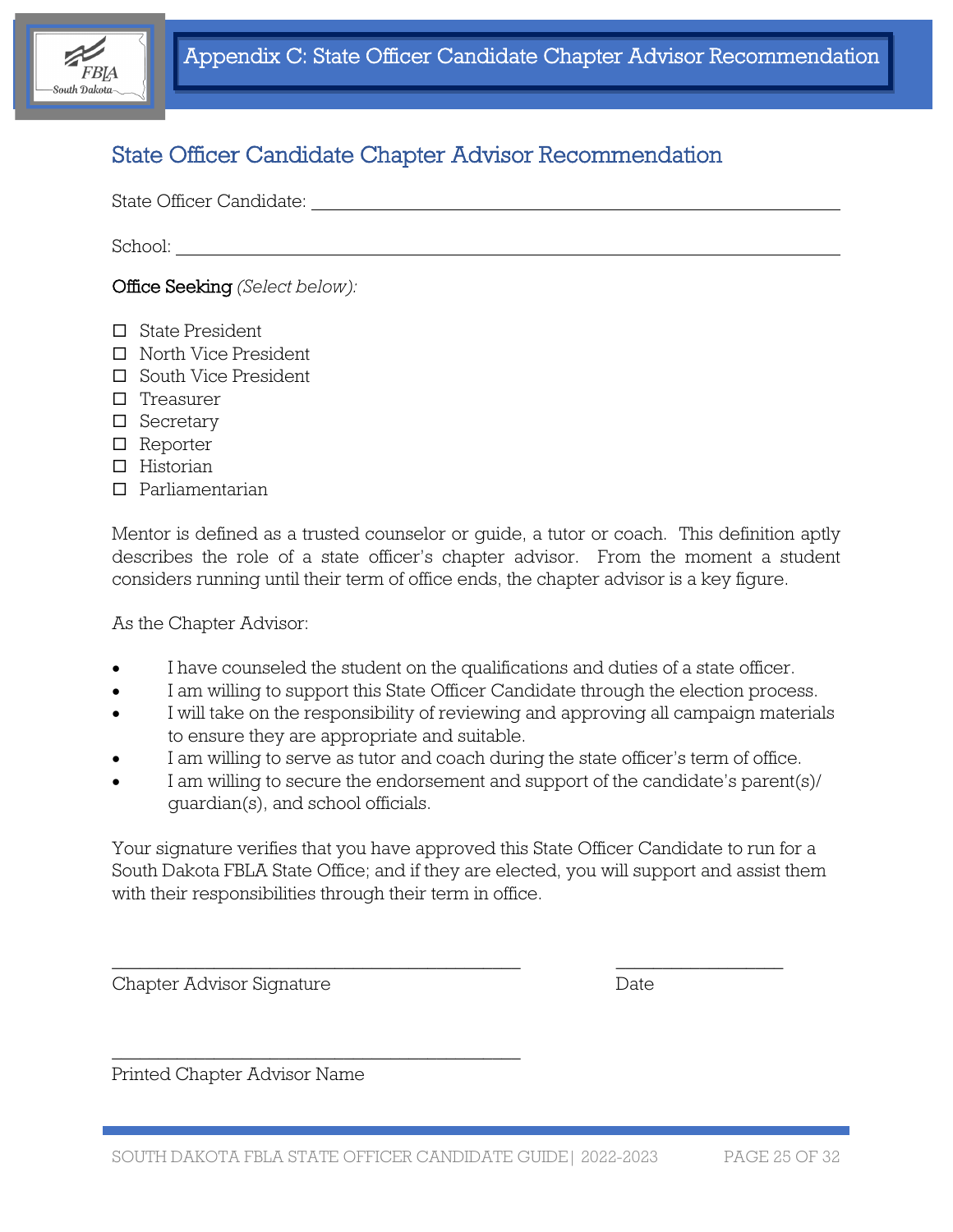

### State Officer Candidate Contract for All Parties

Becoming a SD FBLA State Officer requires a commitment by all concerned parties. To make that commitment, all parties must understand their responsibility to this leadership experience. For a State Officer Candidate to be eligible for office, all parties *must* sign this agreement. State Officer Candidates should understand that, if elected, attendance at all state officer meetings and activities is mandatory and that failure to attend any of these meetings may result in their removal from office, except for emergencies/unsafe traveling conditions. They should also understand that they may be removed from office if, in the opinion of the State Advisor and the Board of Directors, they fail to comply with state officer responsibilities/assignments or participate in activities that reflect negatively on South Dakota FBLA or the State Officer Team.

### IF ELECTED, THE CANDIDATE AGREES TO: Please initial next to each item below.

- 1. Perform to the best of their ability the duties of the elected office. (Review the State Officer Job Description section of this guide for a partial listing.)
- 2. Maintain a 2.5 GPA or better (4.0 scale) during their term of office and be willing to provide supporting documentation when requested by the State Advisor.
- 3. Fully participate in the development and execution of South Dakota Program of Work. All State Officers will be required to accept assignments for project work, chapter visitations, etc. State Officers are required to submit a written report of activities each month.
- 4. Attend and participate in all meetings (including, but not limited to, state officer meetings, state officer trainings, regional and state conferences) and attest that:
	- "I fully understand the responsibilities and obligations of the position I seek; and, if elected, will carry them out to the very best of my ability. I further understand that if, in the opinion of most of the Board of Directors or the State Advisor, I fail to fulfill my responsibilities and obligations of office, and/or I violate the South Dakota FBLA Code of Conduct, I can be removed from office. Should I fail to complete the duties of my office, I will be liable to return to FBLA the amount expended for my participation during my term in office."
- 5. Agree to authorize South Dakota and National FBLA to use my name and likeness (including photographs, video footage, silhouettes, and audio clips) in South Dakota FBLA and National FBLA publications, productions, social media, and websites for informational, promotional and other related purposes.

Please Note: Every effort is made to avoid scheduling conflicts. However, often the chosen dates conflict with other school and personal activities such as proms or playoff games. If you choose to be a State Officer, you will be required to attend all the scheduled state officer activities no matter what other conflicts arise. If you are not willing to put FBLA activities ahead of local andpersonal activities (not including family and religious obligations), please do not apply to be a State Officer.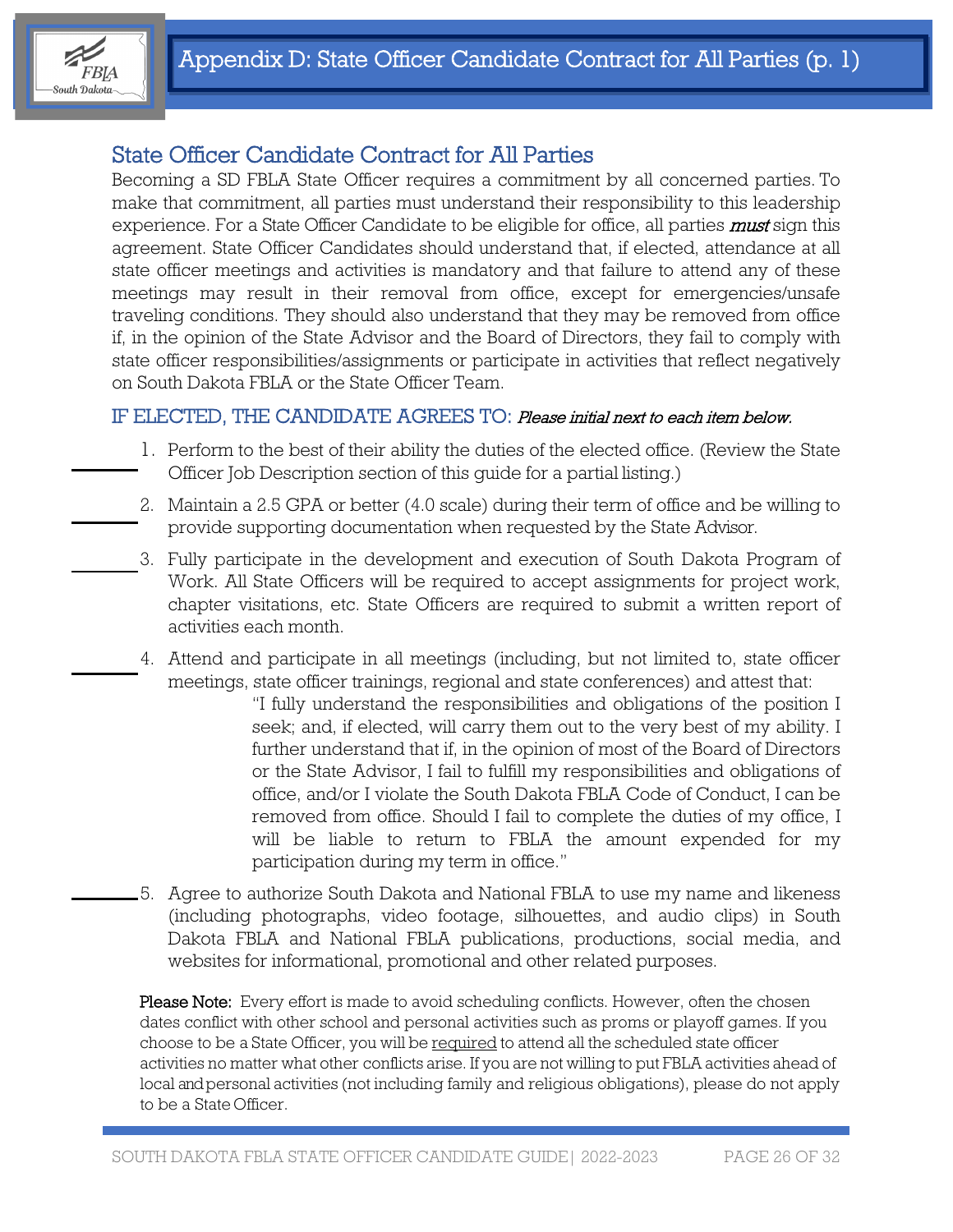

### IF ELECTED, THE CANDIDATE AGREES TO: Please initial next to each item below

All State Officers must participate in **EVERY** activity scheduled by South Dakota FBLA Board of Directors or State Advisor. A tentative schedule of activities includes:

| June 8-9, 2022       | SD DOE CTSO Leadership Retreat - Mitchell, SD  |
|----------------------|------------------------------------------------|
| June 29-July 2, 2022 | National Leadership Conference - Chicago, IL   |
| September 20, 2022   | Officer Leadership Institute, Aberdeen, SD**   |
| September 27, 2022   | Officer Leadership Institute, Vermillion, SD** |
| November 7, 2022     | Fall State Leadership Conference, Mitchell, SD |
| February 7-8, 2023   | CTE Legislative Shadow Day - Pierre, SD        |
| April 2-4, 2023      | State Leadership Conference - Aberdeen, SD     |
|                      |                                                |

### ADDITIONAL EVENTS

- The State President also attends the SD FBLA Board of Directors meetings.
- All State Officers are required to attend monthly virtual team meetings.
- Other events and activities may be determined in the SD Program of Work.

#### STATE OFFICER EXPENSES

- Travel to and from all workshops, trainings, and conferences is the state officer's and chapter advisor's responsibility.
- Name badge, state officer pin, polo, blazers, skirt, and blouse will be provided for newly elected officers. It is the responsibility of the newly elected officer to purchase black shoes and khaki pants.
- Newly elected officers will receive a designated amount, found in the 2021- 2022 budget, to attend the National Leadership Conference. The State Advisor will register new officers for the National Leadership Conference.
- State Officers may receive some compensation for attending the National Fall Leadership Conference. The amount will be in the 2022-2023 SD FBLA budget.
- I have read and understand the State Officer Code of Conduct and the Code of Conduct Disciplinary regulations.

Your signature verifies that if elected, you will abide by National and South Dakota FBLA Rules and Regulations, Code of Conduct and understand the Code of Conduct Disciplinary Regulations.

\_\_\_\_\_\_\_\_\_\_\_\_\_\_\_\_\_\_\_\_\_\_\_\_\_\_\_\_\_\_\_\_\_\_\_\_\_\_\_\_\_\_\_\_ \_\_\_\_\_\_\_\_\_\_\_\_\_\_\_\_\_\_

State Officer Candidate Signature Date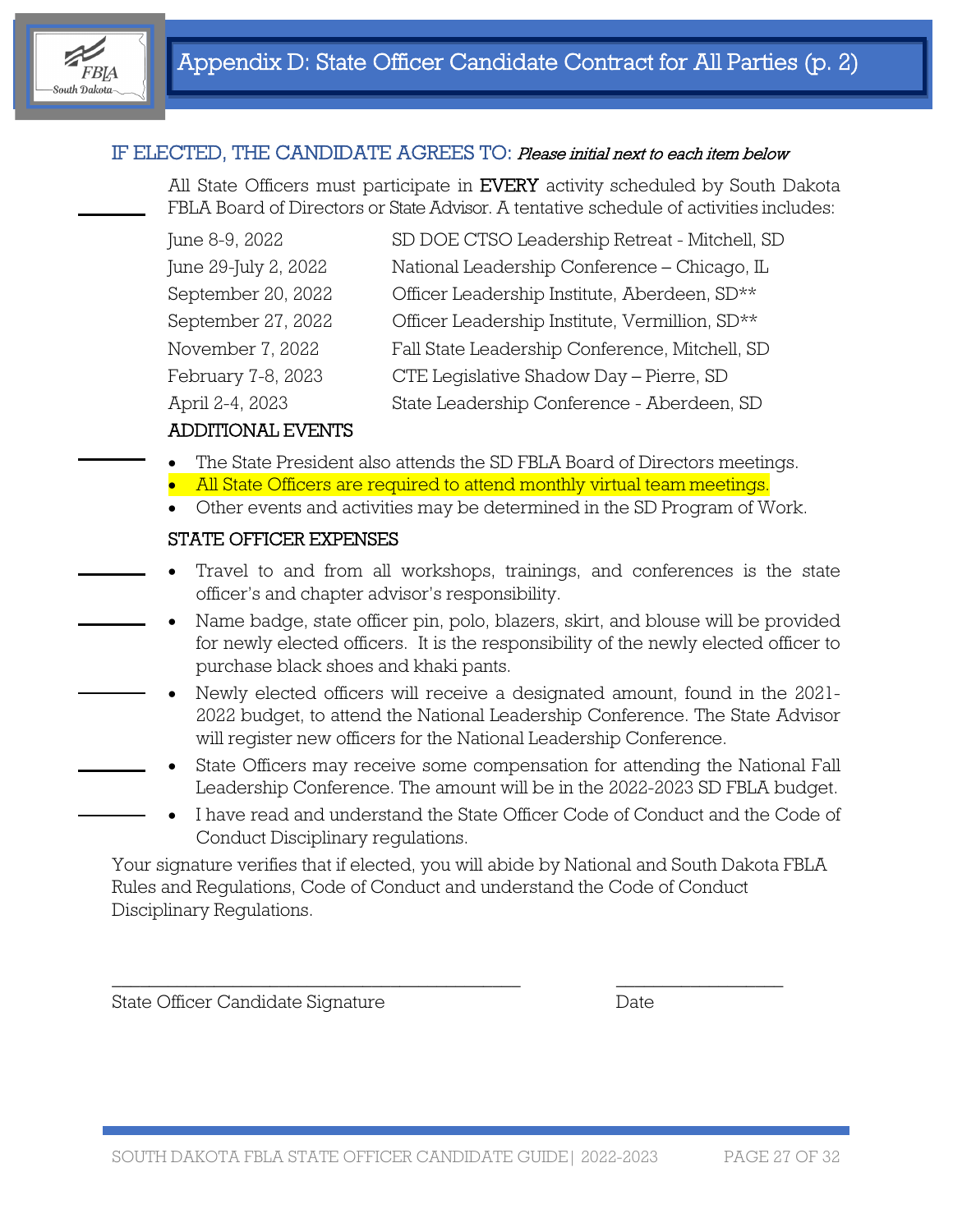

### Attention Advisors, Parents and School Officials:

The preceding South Dakota FBLA schedule of required events will result in the student missing over 15 school days plus additional days of weekend and vacation time. All expenses for required activities will be reimbursed as the budget permits by the state association. Non-required activities may be partially reimbursed upon approval of the State Advisor and the Board of Directors.

### ADVISOR AND SCHOOL OFFICIALS AGREE TO: Advisor please initial next to each item.

- Recommend the student as one who can fully participate as a State Officer. There are no academic restrictions on participation in curricular activities that would prevent them from being able to fulfill their state officer duties
- Host SD FBLA activities at the request of State Advisor and/or Board of Directors.
- Ensure the candidate's attendance at all South Dakota FBLA activities. Please read the candidate agreement on previous page.
- Read the Candidate Contract, Code of Conduct and Code of Conduct Disciplinary Regulations and discuss its implications with the student.
	- Actively support and advise the state officer during their term of office.
- Permit the State Officer to visit South Dakota schools and participate in FBLA chapteractivities for conducting official SD FBLA State Officer business.
- Certify the State Officer Candidate has earned a GPA of 2.50 (4.0 base) or greater for the preceding semester prior to the election and that the State Officer maintains it during their term of office.
- I have read and understand the State Officer Code of Conduct and the Code of Conduct Disciplinary regulations.

Your signature verifies that if elected, you will support and assist the student with their responsibilities through their term in office.

\_\_\_\_\_\_\_\_\_\_\_\_\_\_\_\_\_\_\_\_\_\_\_\_\_\_\_\_\_\_\_\_\_\_\_\_\_\_\_\_\_\_\_\_ \_\_\_\_\_\_\_\_\_\_\_\_\_\_\_\_\_\_

 $\_$  , and the set of the set of the set of the set of the set of the set of the set of the set of the set of the set of the set of the set of the set of the set of the set of the set of the set of the set of the set of th

Chapter Advisor Signature Date

Printed Name

High School Principal Signature Date

\_\_\_\_\_\_\_\_\_\_\_\_\_\_\_\_\_\_\_\_\_\_\_\_\_\_\_\_\_\_\_\_\_\_\_\_\_\_\_\_\_\_\_\_

\_\_\_\_\_\_\_\_\_\_\_\_\_\_\_\_\_\_\_\_\_\_\_\_\_\_\_\_\_\_\_\_\_\_\_\_\_\_\_\_\_\_\_\_

Printed Name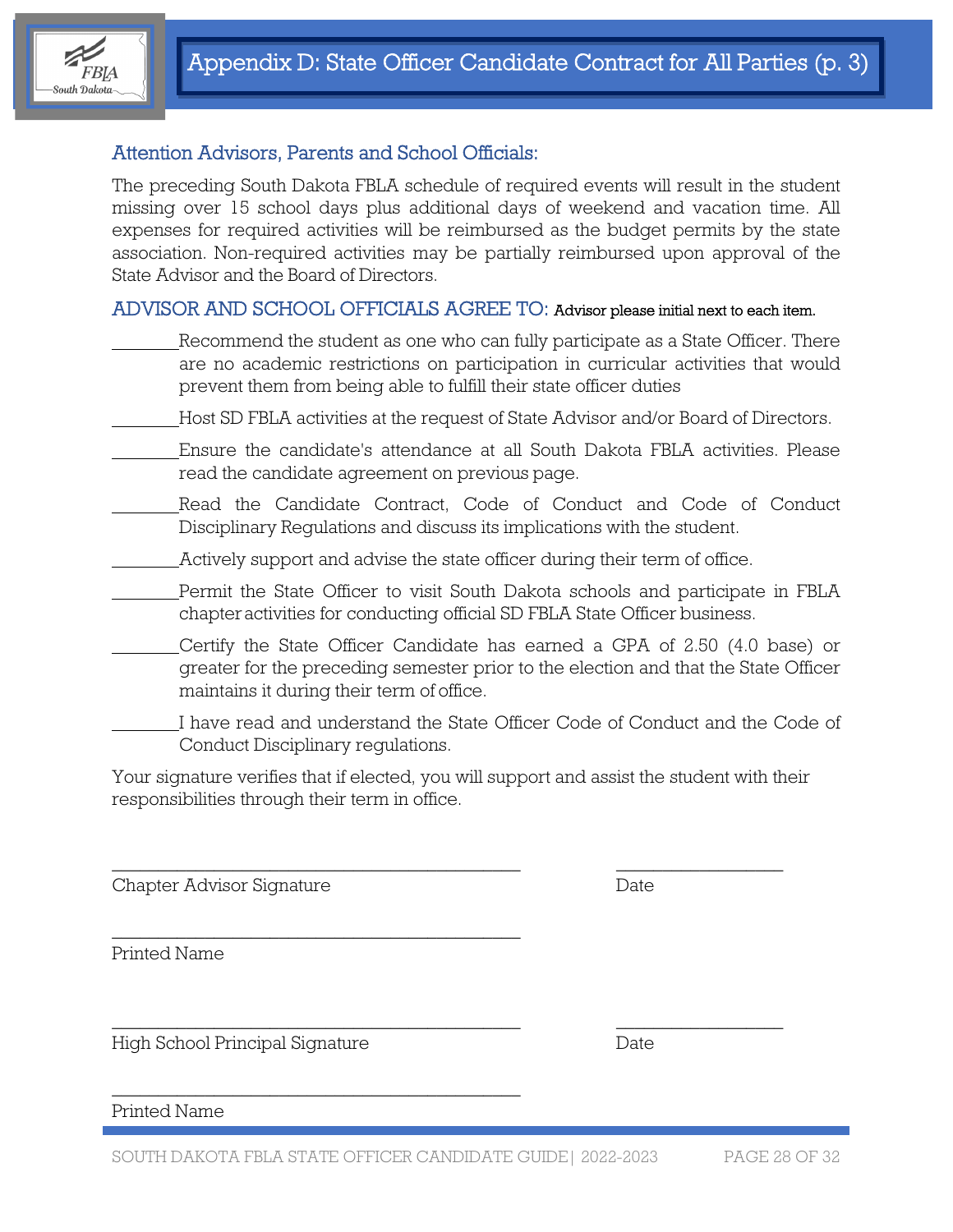

### THE PARENT(S)/GUARDIAN(S) AGREE TO: Please initial next to each item below.

Permit the State Officer Candidate to participate in all scheduled SD FBLA activities, state officer meetings, chapter visits, and other official duties. Please read the candidate agreement beginning on page 26.

Encourage candidate to take advantage of the leadership experience.

- Agree to be responsible for providing/coordinating safe transportation of their State Officer to and from all state officer meetings, state conferences, and state sponsored events which their State Officer is required to attend. Required meetings, conferences, and events will be held in various locations throughout South Dakota, so significant travel will be required.
- Support the student fully in their pursuit of scholastic achievement.
- Parent(s)/Guardian(s) understand that it is possible for their student to be removed from state office at any time if the student violates the provisions of the State Officer Handbook or acts or conducts themselves in any way that is harmful/detrimental to the State Officer Program or South Dakota FBLA. Each student will receive a copy of the State Officer Handbook upon election to office and parent(s)/guardian(s) will be asked to sign a document(s) from the Handbook indicating that they have read and agree to abide by its provisions.
- Agree to authorize National and South Dakota FBLA to use the student's name and likeness (including photographs, video footage, silhouettes, and audio clips) in publications, productions, social media, and websites for informational, promotional, and other related purposes.
- If the student is elected, permit, and in the case of parent(s)/guardian(s), authorize the student to visit South Dakota schools and participate in South Dakota FBLA chapter activities for conducting official FBLA State Officer business.

I may attend any scheduled South Dakota FBLA activities when I so desire.

I have read and understand the State Officer Code of Conduct and the State Officer Code of Conduct Disciplinary Regulations.

 $\_$  , and the set of the set of the set of the set of the set of the set of the set of the set of the set of the set of the set of the set of the set of the set of the set of the set of the set of the set of the set of th

Your signature verifies that if elected, you will support and assist the candidate with their responsibilities through their term in office.

Parent/Guardian Signature Date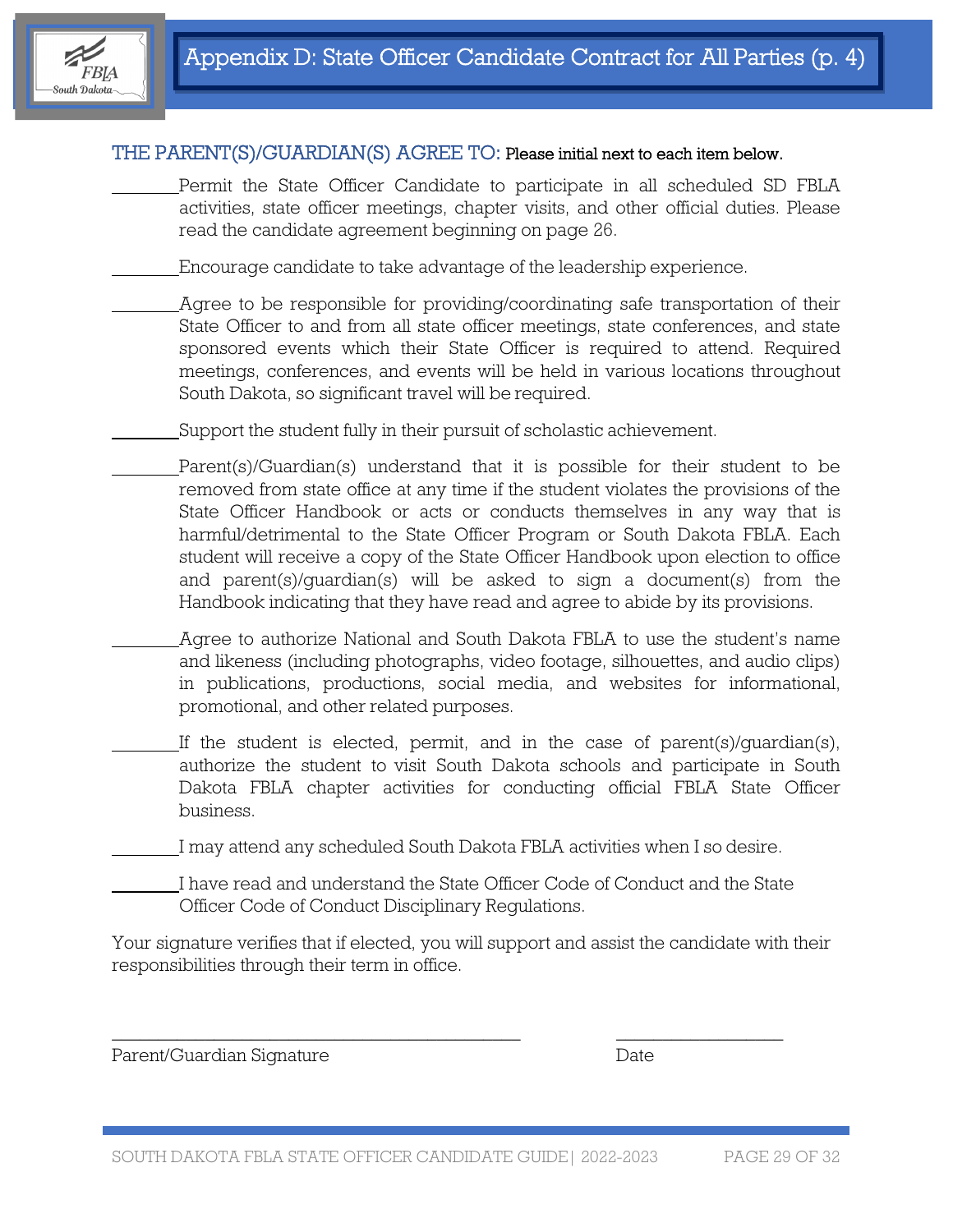

### State Officer Candidate Code of Conduct

Attendance at any FBLA sponsored conference or activity is a special privilege. Knowing that any organization is judged largely by the behavior of its individual participants, the following Code of Conduct is to be subscribed to by not only South Dakota State Officers, but by anyone associated with local, state, or national chapters who attend any FBLA conference or sponsored activity.

### South Dakota State Officers shall:

- 1. Show respect for authority and act professionally not only during FBLA functions, but in all instances where the State Officer represents their school.
- 2. Not consume alcohol or use tobacco while involved in official or unofficial FBLA activities from the day the officer is elected until he or she installs a new state officer. This means 24 hours a day, 7 days a week and 365 days a year. This also means anywhere in the USA and on any international travels. The use of tobacco or alcohol is strictly forbidden and will result in termination of any position within the SD FBLA organization. A person(s) does not need to be convicted to be removed from office, but rather a determination made by school officials that such conduct occurred is enough.
- 3. To behave in a manner that conveys respect without an air of superiority.
- 4. State Officers will not be allowed to drive their own cars or motorbikes during FBLA activities without prior consent by parent(s)/guardian(s) and the State Advisor. Contact the State Advisor for the appropriate consent forms.
- 5. State officers involved with/in fighting may be suspended from their state office for up to 3 months. If the situation is severe, they may be removed from their state office.
- 6. State officers are reminded that distasteful and offensive language has no place in a group setting. Any infractions of this rule may result in suspension from their position for up to 3 months.
- 7. Using electronic devices is NOT ACCEPTABLE and they must be completely shut off during any FBLA activity, except in special circumstances. The use of cell phones and other electronic devices is permitted outside of FBLA activities. Infractions may result in suspension for up to 3 months.

Your signature verifies that if elected, you will abide by National and South Dakota FBLA Rules and Regulations, State Officer Candidate Code of Conduct and understand the State Officer Candidate Code of Conduct Disciplinary Regulations.

 $\_$  , and the set of the set of the set of the set of the set of the set of the set of the set of the set of the set of the set of the set of the set of the set of the set of the set of the set of the set of the set of th

State Officer Candidate Signature Date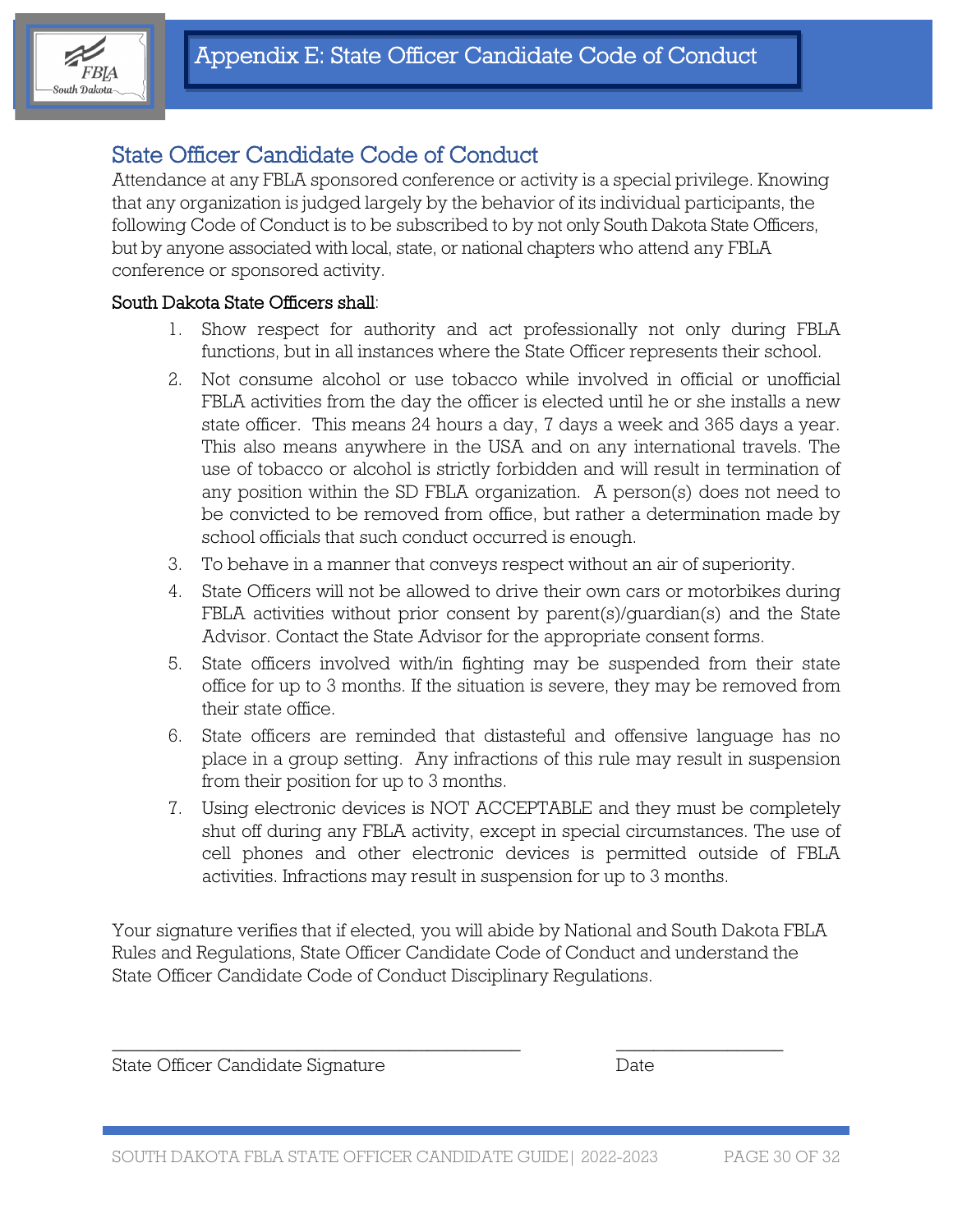

### State Officer Candidate Code of Conduct Disciplinary Regulations

State officers are required to conduct themselves with respect for themselves and others through their actions, their language, and their dress. Student behavior will reflect favorably on the individual, SD FBLA and their school. Students will show consideration for others and will create a learning atmosphere for all individuals involved. Students must recognize their individual responsibilities and obligations and discharge them in accordance with SD FBLA and local school regulations.

- 1. Consequences are designed to be fair, firm, and consistent for all state officers. The rules apply to all state officers in any building, property, vehicles or at events. The State Advisor, chapter advisor, and/or the Board of Directors have the right to enforce reasonable disciplinary action found to be warranted by the situation.
- 2. Because it is impossible to list every infraction that may occur, the State Advisor and Board of Directors reserve the right to respond to infractions not included in this guide or State Officer Handbook. Infractions are to be dealt with by chapter advisors, chaperones, and school administrators.
- 3. Progressive discipline may be used when possible, in conjunction with school policies. SD FBLA reserves the right and sole discretion as to its use, including whether progressive discipline will be used.
- 4. Actions which may be used by chapter advisors, State Advisor and Board of Directors to discipline students and/or encourage them to modify their behavior include but are not limited to student conference, parent or guardian notification, parent or guardian conference, fine, restitution, removal from state office, suspension of state office, exclusion from activities, or expulsion from FBLA events, and referral to law enforcement.
- 5. Due Process: State officers shall be afforded the rights of fair procedure or due process. This includes the right to (1) be informed of conduct which would result in disciplinary action; (2) notice of any rule violation; (3) explanation of the evidence supporting the charge; (4) an opportunity to present the student's side of the story; and (5) a penalty that is proportionate to the violation.
- 6. At any point if a school official, adult or law enforcement officer has evidence that a state officer has used alcohol, drugs or other illegal substances, the state officer will be dismissed, and the office left vacant. If the account or violation was "forgiven" by the school district or the justice system, the fact that the state officer was caught, convicted, or admitted to the violation, still warrants dismissal.

Your signature verifies that if elected, you will abide by National and South Dakota FBLA Rules and Regulations, State Officer Candidate Code of Conduct and understand the State Officer Candidate Code of Conduct Disciplinary Regulations.

| State Officer Candidate Signature | Date |  |
|-----------------------------------|------|--|
|                                   |      |  |
|                                   |      |  |